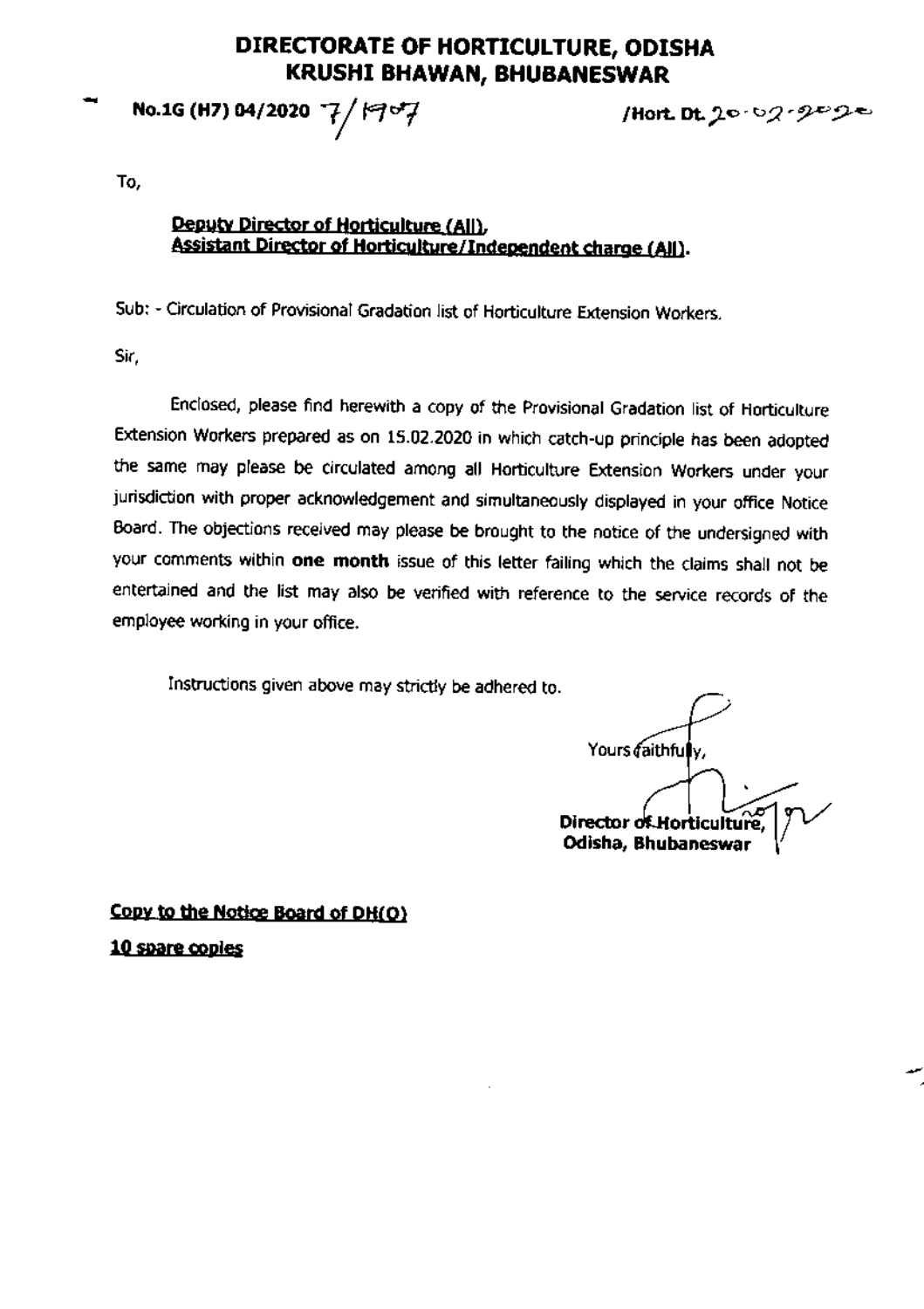|            | PROVISIONAL GRADATION LIST OF HORT |                          |                      | <b>NCULTURE EXTENSION WORKERS UNDER DIRECTORATE OF HORTICULTURE: ODISHA:</b> |                  |                                |                                   |                                  |                         |                                                  |
|------------|------------------------------------|--------------------------|----------------------|------------------------------------------------------------------------------|------------------|--------------------------------|-----------------------------------|----------------------------------|-------------------------|--------------------------------------------------|
|            |                                    |                          |                      | BHUBANESWAR AS ON 15.02.2020                                                 |                  |                                |                                   |                                  |                         |                                                  |
| SI. No.    | Name                               |                          | Cate-gory Home Dist. | Date of Birth                                                                | Qualificati<br>s | Present place<br>of posting    | as grinici<br>Gardener<br>Date of | joining as<br>Date of<br>Grafter | Date of<br>Joining<br>ä | Remarks                                          |
| <b>THE</b> | Z                                  | т                        | 4                    | P.                                                                           | Φ                | r                              | ∞                                 | œ                                | H.E.W.                  |                                                  |
| -          | Sanatan Gouda                      | Ś                        | Sambalpu             | 03.08.1961                                                                   | ξ                | Sambalpur<br>РÓД,              | 09.05.80                          | 06.06.97                         | 23.03.12<br>₽           | V.C. pending<br>$\mathbf{1}$                     |
| N          | Bharat Ch. Patel                   | $\widetilde{\mathbb{S}}$ | ÷<br>realepung       | 19.01.1961                                                                   | λŠ               | ADH, Bonai                     |                                   | 18.06.82                         | 23.03.12                | (Sealed cover)<br>(Sealed cover)<br>V.C. pending |
| m          | Dukhabandhu Sahu                   | نو<br>د                  | Angul                | 25.20.1962                                                                   | š                | ADH, Talcher                   | 03.09.84                          | 24.06.99                         | 23.03.12                | Sealed cover)<br>V.C. pending                    |
| 4          | Lokanath Patta                     | ζÍ,                      | Deogarh              | 04.06.1961                                                                   | ×                | ADH, Baragarh                  | 14.09.84                          | 28.12.05                         | 23.03.12                | Not joined in<br>prom piost                      |
| S.         | Jugal Ch. Moharana                 | نو<br>ک                  | Nayagarh             | 20.06.1961                                                                   | ×                | ADH, Khordha                   | 28.08.85                          | 27.12.05                         | 23.03.12                | Absconded                                        |
| ю          | Daitary Mahanta                    | نو<br>د                  | Έ<br>Mayurbhai       | 04.11.1961                                                                   | ×                | <b>Mayurbhanj</b><br>юон,      | 31.08.85                          | 31.01.06                         | 23.03.12                | Proceeding                                       |
| Ñ          | Asit Ku. Pradhan                   | 51.                      | Phulbani             | 01.06.1962                                                                   | ⋝                | Birmaharajpur<br>ADH,          | 12.11.85                          | 06.08.07                         | 23.03.12                | pending                                          |
| œ          | Tapan Ku. Majhi                    | 51,                      | Kalahandi            | 10.12.1966                                                                   | HSC(Pho)         | ADH, Baragarh                  | 03.04.87                          | 25.08.07                         | 23.03.12                | Absconded                                        |
| o          | Niranjan Senapati                  | $\mathbf{g}$             | Cuttack              | 17.03.1966                                                                   | H.S.C            | DОН,                           | 07.03.92                          | 26.06.11                         | 23.03.12                | Promoted                                         |
| ã          | Rabindra Kumar<br>Khuntia          | S                        | Cuttack              | 13.03.1967                                                                   | 즈                | Kendrapara<br>Nayagarh<br>ADH. | 15.11.91                          | 27.06.11                         | 23.03.12                |                                                  |
| $\Xi$      | Pradeep Ku, Pradhan                | š                        | Angul                | 01.07.1970                                                                   | Š                | DDH, Angul                     | 29.01.92                          | 24.12.11                         | 25.06.12                | V.C. pending<br>(Sealed<br>cover)                |
| 5          | Rabindra Ku, Nath                  | š                        | <b>Ohenkanal</b>     | 19.01.1967                                                                   | ×                | DDH, Balasore                  | 03.02.92                          | 27.12.11                         | 23.03.12                | VC pending                                       |
|            |                                    |                          |                      |                                                                              |                  |                                |                                   |                                  |                         | (Sealed cover)                                   |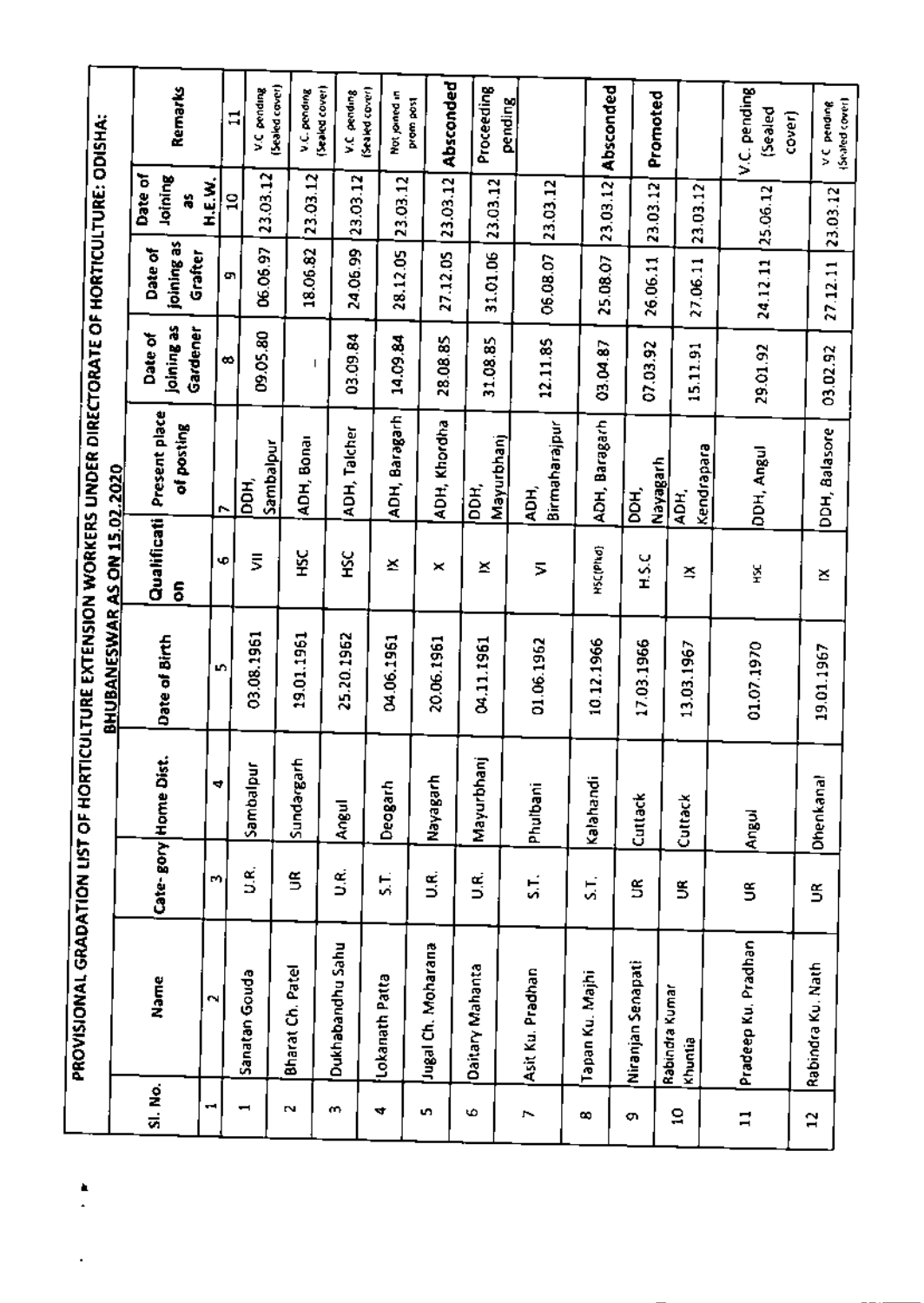| 23.03.12<br>23.03.12<br>23.03.12<br>23.03.12<br>23.03.12<br>23.03.12<br>23.03.12<br>23.03.12<br>23,03.12<br>23,03.12<br>23.03.12<br>23.03.12<br>23.03.12<br>23.03.12<br>23.03.12<br>03.11.11<br>23.06.11<br>21.06.11<br>20.06.11<br>20.06.11<br>22.06.11<br>20,06.11<br>21.06.11<br>20.06.11<br>09.11.11<br>27.06.11<br>22.06.11<br>21.06.11<br>26.06.11<br>20.06.11<br>09.02.92<br>09.02.92<br>10.02.92<br>12.02.92<br>13.02.92<br>16.02.92<br>16.02.92<br>16.02.92<br>17.02.92<br>21.02.92<br>24.02.92<br>05.03.92<br>06.03.92<br>07.03.92<br>10.03.92<br>ADH, Khordha<br>ADH, Khordha<br>ADH, Khordha<br>ADH, Pallahara<br>DDH, Ganjam<br>DDH, Cuttack<br>Mayurbhanj<br>Bhanjanagar<br>Bhanjanagar<br>Mayurbhanj<br><b>Bhanjanagar</b><br>Malkanagiri<br>Nayagarh<br>Padmapur<br>DDH, Puri<br>DDH,<br>돔.<br>DDH,<br>АÞ,<br>革<br>ΒÌ,<br>АDН,<br>ADH,<br>HSC(Pickd)<br><b>HSC[Pickd]</b><br>H.S.C.<br><b>HSC</b><br>ΗS.C<br>×<br>Š<br>스<br>×<br>ЯŠ<br>×<br>×<br>$\tilde{\phantom{a}}$<br>≚<br>×<br>03.03.1964<br>08.07.1966<br>14.05.1962<br>08.04.1961<br>01.03.1964<br>05.02.1964<br>03.01.1965<br>04.07.1966<br>15.05.1960<br>17.07.1965<br>03.03.1967<br>17.11.1965<br>01.07.1971<br>09.02.1963<br>02.03.1965<br>Nawrangpur<br>Mayurbhanj<br>Mayurbhanj<br>Nayagart<br>Nayagarh<br>Nayagarh<br>Baragarh<br>Khurda<br>Ganjam<br>Ganjam<br>Ganjam<br>Ganjam<br>Cuttack<br>ja<br>R<br>Angul<br>S<br>S<br>₹<br>š<br>⋚<br>⋚<br>S<br>š<br>š<br>S<br>š<br>⋚<br>⋚<br>5<br>S<br>Goura Mohan Mahanta<br>Laxman Ku, Mahanta<br>Santosh Ku. Mohanty<br>Krushna Murty Dora<br>Muralidhar Behera<br>Pravat Ch. Praharaj<br>Kishore Ch. Jena<br>Prafulla Kumar<br>Debanath Rana<br>Manoj Ku. Das<br>Ratnakar Barik<br>Gumansingh<br>Kumar Jena<br>Pradeep Ku.<br>Tejraj Patel<br>Pradhan(B)<br>Gunanidhi<br>Bidhar<br>$\mathbf{r}$<br>Ż,<br>5<br>16<br>H<br>38<br>51<br>S<br>2 |  |  |  |  |    |    |    |    |    |    |                          |                         |  |
|----------------------------------------------------------------------------------------------------------------------------------------------------------------------------------------------------------------------------------------------------------------------------------------------------------------------------------------------------------------------------------------------------------------------------------------------------------------------------------------------------------------------------------------------------------------------------------------------------------------------------------------------------------------------------------------------------------------------------------------------------------------------------------------------------------------------------------------------------------------------------------------------------------------------------------------------------------------------------------------------------------------------------------------------------------------------------------------------------------------------------------------------------------------------------------------------------------------------------------------------------------------------------------------------------------------------------------------------------------------------------------------------------------------------------------------------------------------------------------------------------------------------------------------------------------------------------------------------------------------------------------------------------------------------------------------------------------------------------------------------------------------------------------------------------------------------------------------------------------------------|--|--|--|--|----|----|----|----|----|----|--------------------------|-------------------------|--|
|                                                                                                                                                                                                                                                                                                                                                                                                                                                                                                                                                                                                                                                                                                                                                                                                                                                                                                                                                                                                                                                                                                                                                                                                                                                                                                                                                                                                                                                                                                                                                                                                                                                                                                                                                                                                                                                                      |  |  |  |  |    |    |    |    |    |    |                          |                         |  |
|                                                                                                                                                                                                                                                                                                                                                                                                                                                                                                                                                                                                                                                                                                                                                                                                                                                                                                                                                                                                                                                                                                                                                                                                                                                                                                                                                                                                                                                                                                                                                                                                                                                                                                                                                                                                                                                                      |  |  |  |  |    |    |    |    |    |    | 23.03.12                 | 23.03.12                |  |
|                                                                                                                                                                                                                                                                                                                                                                                                                                                                                                                                                                                                                                                                                                                                                                                                                                                                                                                                                                                                                                                                                                                                                                                                                                                                                                                                                                                                                                                                                                                                                                                                                                                                                                                                                                                                                                                                      |  |  |  |  |    |    |    |    |    |    | 24.06.11                 | 22.06.11                |  |
|                                                                                                                                                                                                                                                                                                                                                                                                                                                                                                                                                                                                                                                                                                                                                                                                                                                                                                                                                                                                                                                                                                                                                                                                                                                                                                                                                                                                                                                                                                                                                                                                                                                                                                                                                                                                                                                                      |  |  |  |  |    |    |    |    |    |    | 13.03.92                 | 13.03.92                |  |
|                                                                                                                                                                                                                                                                                                                                                                                                                                                                                                                                                                                                                                                                                                                                                                                                                                                                                                                                                                                                                                                                                                                                                                                                                                                                                                                                                                                                                                                                                                                                                                                                                                                                                                                                                                                                                                                                      |  |  |  |  |    |    |    |    |    |    | DDH, Gajapati            | Dharmagarh<br>ADH,      |  |
|                                                                                                                                                                                                                                                                                                                                                                                                                                                                                                                                                                                                                                                                                                                                                                                                                                                                                                                                                                                                                                                                                                                                                                                                                                                                                                                                                                                                                                                                                                                                                                                                                                                                                                                                                                                                                                                                      |  |  |  |  |    |    |    |    |    |    | ט בי<br>בי               | ×                       |  |
|                                                                                                                                                                                                                                                                                                                                                                                                                                                                                                                                                                                                                                                                                                                                                                                                                                                                                                                                                                                                                                                                                                                                                                                                                                                                                                                                                                                                                                                                                                                                                                                                                                                                                                                                                                                                                                                                      |  |  |  |  |    |    |    |    |    |    | 08.10.1960               | 01.03.1963              |  |
|                                                                                                                                                                                                                                                                                                                                                                                                                                                                                                                                                                                                                                                                                                                                                                                                                                                                                                                                                                                                                                                                                                                                                                                                                                                                                                                                                                                                                                                                                                                                                                                                                                                                                                                                                                                                                                                                      |  |  |  |  |    |    |    |    |    |    | Ganjam                   | Б.<br>Ригі              |  |
|                                                                                                                                                                                                                                                                                                                                                                                                                                                                                                                                                                                                                                                                                                                                                                                                                                                                                                                                                                                                                                                                                                                                                                                                                                                                                                                                                                                                                                                                                                                                                                                                                                                                                                                                                                                                                                                                      |  |  |  |  |    |    |    |    |    |    | $\widetilde{\mathbb{E}}$ | S                       |  |
|                                                                                                                                                                                                                                                                                                                                                                                                                                                                                                                                                                                                                                                                                                                                                                                                                                                                                                                                                                                                                                                                                                                                                                                                                                                                                                                                                                                                                                                                                                                                                                                                                                                                                                                                                                                                                                                                      |  |  |  |  |    |    |    |    |    |    | Prasana Ku<br>Mohapatra  | Upendranath<br>Pattnaik |  |
|                                                                                                                                                                                                                                                                                                                                                                                                                                                                                                                                                                                                                                                                                                                                                                                                                                                                                                                                                                                                                                                                                                                                                                                                                                                                                                                                                                                                                                                                                                                                                                                                                                                                                                                                                                                                                                                                      |  |  |  |  | 22 | 23 | 24 | 25 | 26 | 27 | 28                       | 꿃                       |  |

Ł,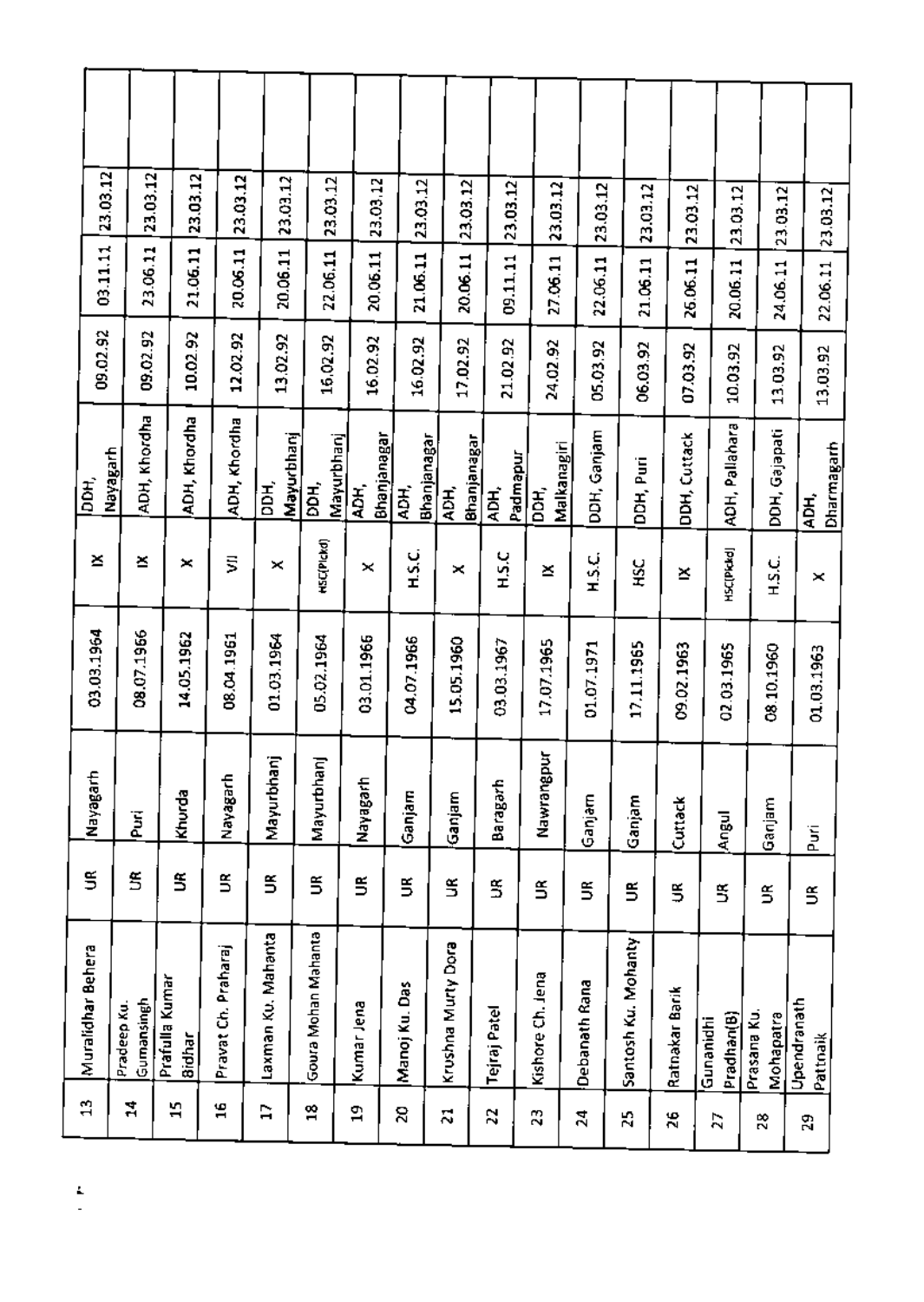|                               |             |                                                        |                                             |                                      |                      |                      |               | 23.03.12         | 23.03.12        | 23,03.12         | 23.03.12             | 23.03.12                   | 23.03.12                         |                                     |                                                            | 23.03.12                                                                           |
|-------------------------------|-------------|--------------------------------------------------------|---------------------------------------------|--------------------------------------|----------------------|----------------------|---------------|------------------|-----------------|------------------|----------------------|----------------------------|----------------------------------|-------------------------------------|------------------------------------------------------------|------------------------------------------------------------------------------------|
| 25.06.11                      | 15.07.11    |                                                        | 23.06.11                                    | 19.10.11                             | 26.12.11             | 30.06.11             | 04.01.12      | 20.06.11         | 05.01.12        | 20.06.11         | 29.12.11             | 21.06.11                   | 24.12.11                         |                                     | 27.06.11                                                   | 22.06.11                                                                           |
| 13.03.92                      | 13.03.92    | 16.03.92                                               | 18.03.92                                    | 25.03.92                             | 01.04.92             | 01.04.92             | 06.04.92      | 06.04.92         | 23.04.92        | 24.04.92         | 26.04.92             | 26.04.92                   | 26.04.92                         | 26.04.92                            | 26.04.92                                                   | 26.04.92                                                                           |
| ADH, Karanjia                 | ADH, Jajpur | ADH, Athagarh                                          | ADH,                                        | DDH, Dhenkan<br>$\overline{\bullet}$ | ADH.                 | ADH, Baragarh        | DDH, Puri     | ADH, Sonepur     | ĄЭH,            |                  | DDH, Puri            |                            |                                  |                                     |                                                            | SOH, Khordha                                                                       |
| ×                             | Viith       | 3                                                      | H.S.C.                                      | <b>HSC(Plkd)</b>                     | ≚                    | H.S.C                | ×             | ×                | is.c            | у<br>У           | ×                    | ≅                          | ×                                | HSC.                                | Madhyama<br>$\overline{3}$                                 | (Madhyama)<br>Ř                                                                    |
| 25.11.1966                    |             | 02.03.1961                                             | 16.09.1966                                  | 22.05.1963                           | 02.03.1969           | 22.05.1971           | 04.03.1969    | 17.08.1970       | 07.02.1968      | 02.05.1963       | 20.06.1964           | 03.03.1966                 | 21.05.1967                       | 15.12.1969                          | 09.09.1970                                                 | 24.05.1971                                                                         |
| ian<br>P                      |             | Cuttack                                                | Deogarh                                     | Dhenkanal                            | Angul                | Boudh                | Cuttack       | Khurda           | Nayagarh        | <b>Cuttack</b>   | Khurda               | Cuttack                    |                                  |                                     |                                                            | <b>Puri</b>                                                                        |
|                               |             | S                                                      | š                                           | S                                    | S                    | š                    | ⋚             | ã                | ⋚               | $\tilde{z}$      | S                    | š                          | S                                | š                                   | $\tilde{z}$                                                | S                                                                                  |
| Dillip Kumar Lenka<br>Mahanta | O           |                                                        | Tapan Ku, Sahu                              | Ajaya Kumar Malla                    | Kapileswar Bhutiya   | Pradeep Ku. Pattnaik | Harihar Dixit | Sheikh Abdul Rub | P.K. Bahinipati | Sarat Ku. Behura | Pradhan              |                            |                                  |                                     |                                                            | Trinath Samantaray                                                                 |
|                               |             |                                                        | ä,                                          | 복                                    | X)                   | 56                   | Ľ.            | 黑                | å,              | å.               | 41                   | 47                         | 닼                                | \$                                  | 45                                                         | ¥                                                                                  |
|                               | 23.03.12    | 23.03.12<br>21.04.1970<br>Cuttack<br>š<br>$\mathbf{H}$ | 23.03.12<br>04.07.11<br>Somanath Dhal<br>ž, | 23.03.12                             | 23.03.12<br>spugueda | 23.03.12             | Athamalik     | 23.03.12         | 23.03.12        |                  | Chhatrapur<br>न<br>इ | Kendrapara<br>Mahendra Ku. | DDH, Cuttack<br>Trilochan Biswal | DDH,<br>Puri<br>Kedar Chandra Barik | ADH, Khordha<br>Dhenkanal<br>Cuttack<br>Bipin Bihari Samal | 23.03.12<br>23.03.12<br>20.06.11<br>DDH, Puri<br>Mayagarh<br>Ganesh Ch<br>Moharana |

 $\frac{c}{\epsilon}$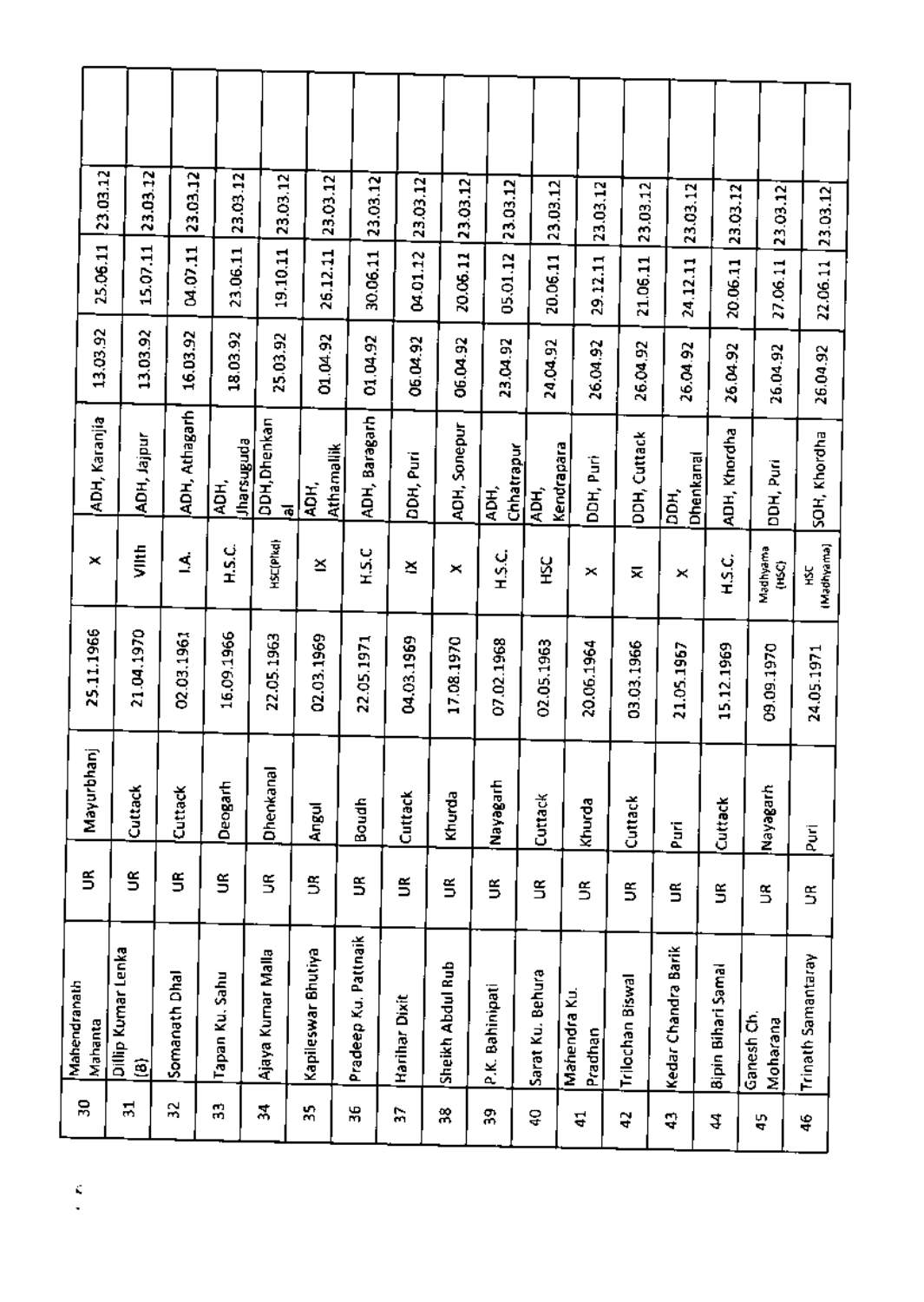|                | 23.03.12          | 23.03.12            | 23.03.12         | 23.03.12                | 23.03.12        | 23,03.12       | 23.03.12         | 23.03.12                     | 23.03.12             | 23.03.12            | 23.03.12                      | 23.03.12               | 23.03.12     | 23.03.12           | 23,03.12           | 23.03.12           |  |
|----------------|-------------------|---------------------|------------------|-------------------------|-----------------|----------------|------------------|------------------------------|----------------------|---------------------|-------------------------------|------------------------|--------------|--------------------|--------------------|--------------------|--|
|                | 20.06.11          | 01.07.11            | 20.06.11         | 20.06.11                | 01.07.11        | 21.06.11       | 24.06.11         | 29.07.11                     | 24.06.11             | 20.06.11            | 21.06.11                      | 24.06.11               | 20.06.11     | 25.06.11           | 22.06.11           | 20.06.11           |  |
|                | 27.04.92          | 27.04.92            | 28.04.92         | 28.04.92                | 30.04.92        | 01.05.92       | 02.05.92         | 02.05.92                     | 02.05.92             | 02.05.92            | 02.05.92                      | 03.05.92               | 04.05.92     | 06.05.92           | 24.06.92           | 02.11.92           |  |
|                | Sundargarh<br>ăр. | ADH, Khordha        | DDH, Ganjam      | ADH, Khordha            | ADH, Banki      | ADH, Bhadrak   | Rayagada<br>ăя,  | Bhubaneswar<br>ÃОH,          | Dhenkanal<br>РÁ<br>О | Patnagarh<br>ÁФH,   | <b>JAGATSINGHP</b><br>49<br>S | Chhatrapur<br>Тан<br>К | ADH, Jeypore | HTI, Kalinga       | DDH, Puri          | ADH, Athagarh      |  |
|                | ×                 | H.S.C.              | <b>HSC(Fail)</b> | H.S.C.                  | ×               | ≚              | X(P)kd)          | HS.C.                        | $\,$                 | ž                   | ×                             | ≚                      | ×            | ×                  | ن<br>1.5 H         | ×                  |  |
|                | 11.02.1969        | 06.07.1972          | 08.10.1963       | 30.07.1968              | 15.07.1965      | 29.03.1966     | 10.04.1965       | 19.06.1965                   | 07.01.1969           | 26.04.1970          | 03.01.1972                    | 16.09.1964             | 22.12.1964   | 04.04.1967         | 03.04.1969         | 02.09.1961         |  |
|                | Dhenkanal         | Cuttack             | Khurda           | Khurda                  | Khurda          | Balasore       | Rayagada         | Khurda                       | Nayagarh             | Angul               | Iughgatsing                   | Ganjam                 | Ganjam       | Khurda             | Dist-Puri          | Cuttack            |  |
|                | $\tilde{z}$       | S                   | š                | š                       | ⋚               | š              | š                | š                            | S                    | Š                   | ⋚                             | š                      | $\tilde{z}$  | $\tilde{z}$        | S                  | š                  |  |
| Bishnu Narayan | Behera            | Narendra Ku. Parida | Arjuna Behera(A) | Ku.Moharana<br>Birendra | Purandar Behera | Manoranjan Das | Ananda Ku, Patra | Samantasinghar<br>Pramod Ku. | L.D. Praharaj        | Dillip Kumar Dehury | Bikram Ku. Nayak              | Babanath Palo          | D.R. Behera  | Rabindra Ku, Dalei | Susanta Ku. Badhei | Rabindra Ku.Dehury |  |
|                | ५                 | 48                  | đ.               | ន្ល                     | 5               | S              | B                | Ã                            | S,                   | S,                  | G                             | X                      | S.           | 8                  | 5                  | ß                  |  |
|                |                   |                     |                  |                         |                 |                |                  |                              |                      |                     |                               |                        |              |                    |                    |                    |  |

 $\zeta$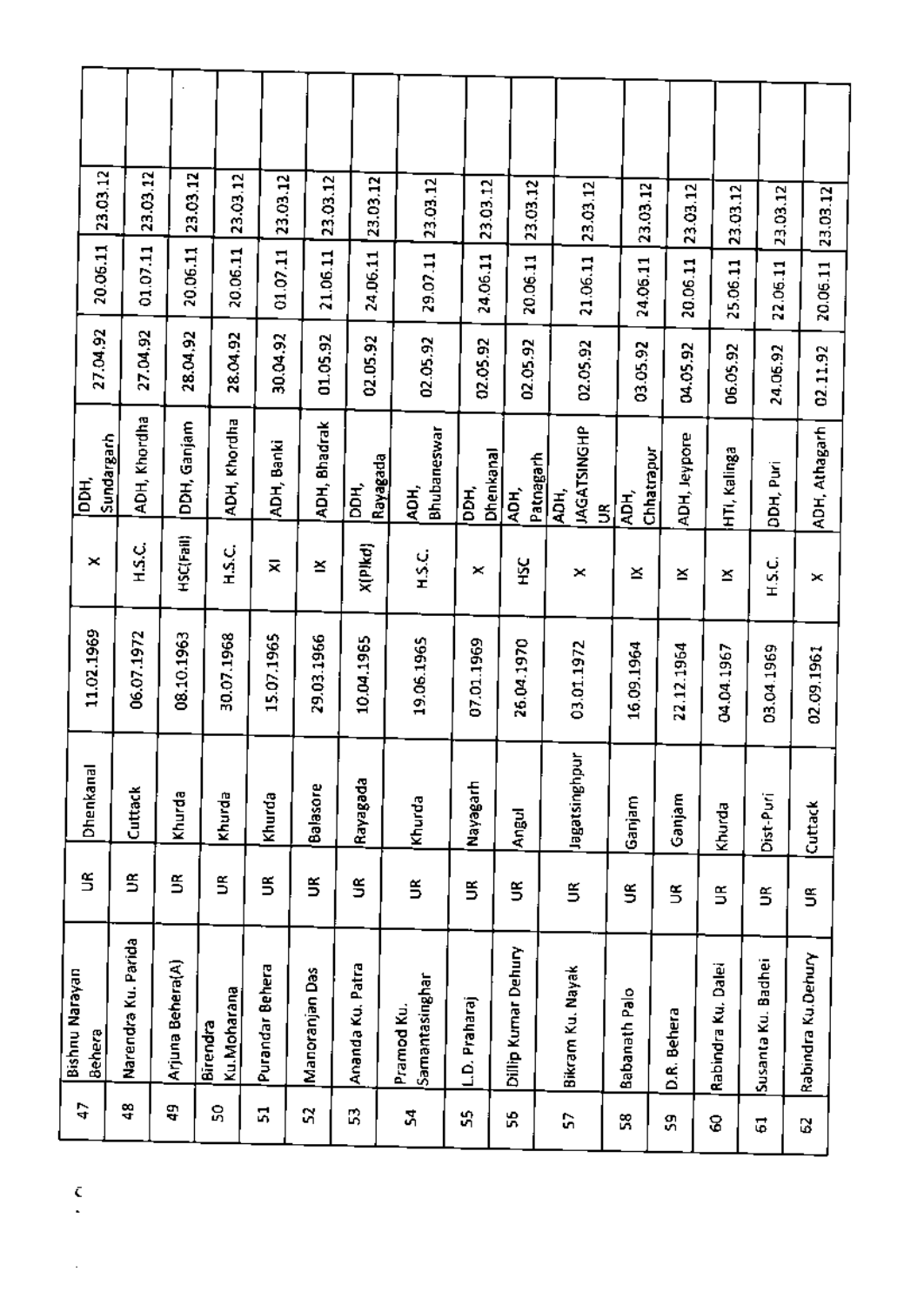|                          | Sadhuram Patel     | S                        | Nuapada     | 12.11.1961 | H.S.C.                  |                     |          |          |          |             |
|--------------------------|--------------------|--------------------------|-------------|------------|-------------------------|---------------------|----------|----------|----------|-------------|
|                          |                    |                          |             |            |                         | ADH, Nuapada        | 21.04.93 | 24.12.11 | 23.03.12 |             |
| Gurubari Biswal          |                    | S                        | Ş           | 20.03.1963 | ā                       | DDH, Puri           | 01.12.93 | 04.01.12 | 23.03.12 |             |
| Laxmidhar Dash           |                    | Š                        | Nayagarh    | 05.01.1963 | ξ                       | Bhanjanagar<br>ADH, | 25.07.94 | 05.01.11 | 23.03.12 |             |
| Hara Mohan<br>Mohapatra  |                    | ⋚                        | Khurda      | 02.07.69   | 8.A. (Pass)             | ADH, Jajpur         | 23.03.95 |          | 27.04.13 |             |
|                          | Gobardhan Pradhan  | 5                        | Phulbani    | 25.04.1963 | X fail                  | ADH, Bhadrak        | 29.03.95 | 25.06.11 | 23.03.12 | Absconded   |
| Subash Ch. Kar           |                    | $\widetilde{\mathbb{F}}$ | Puri        | 15.02.1968 | Plus 3 Arts             | DDH, Puri           | 03.07.95 |          | 08.05.13 | from 4.5.16 |
|                          | Dipti Ranjan Sahoo | S                        | Angul       | 28.02.1976 | $\mathbf{B}$            | ADH, Rairakhol      | 07.07.95 |          | 01.05.13 |             |
| Ramanath Dash            |                    | š                        | Gajapati    | 26.06.1970 | H.S.C                   | DDH, Gajapati       | 26.01.96 |          | 01.05.13 |             |
| Begari                   | Miss Bhubaneswarl  | ŝ                        | Gajapati    | 25.05.1973 | له<br>ه                 | DDH, Gajapati       | 26.01.96 |          | 01.05.13 |             |
|                          | Miss Asharani Rath | Š                        | Nabarangpur | 09.06.1970 | ्<br>ब                  | Nawarangpur<br>DЪ,  | 27,01.96 |          | 28.04.13 |             |
| Kasinath Samal           |                    | ⋚                        | Nabarangpur | 10.06.1970 | Plus <sub>2</sub>       | Nawarangpur<br>DDH, | 27.01.95 |          | 28.04.13 |             |
| V.Ramesh Ch.<br>Pattnaik |                    | š                        | Rayagada    | 05.06.1970 | H.S.C. 2nd<br>year voc. | ADH, Jeypore        | 31.01.96 |          | 04.05.13 |             |
|                          | Dandapani Mishra   | S                        | Ganjam      | 28.05.1967 | H.S.C.                  | DDH, Ganjam         | 01.02.96 |          | 04.05.13 |             |
|                          | Smt. Jhunu Panda   | £                        | Koraput     | 19.01.1968 | H.S.C.                  | DDH, Koraput        | 01.02.95 |          | 28.04.13 |             |
| Smt. Saudamini<br>Sahoo  |                    | S                        | Rayagada    | 10.03.1974 | H.S.C.                  | Rayagada<br>DOH,    | 01.02.96 |          | 28.04.13 |             |
| Sekhar Ch. Das           |                    | $\tilde{5}$              | Koraput     | 06.07.1971 | H.S.C                   | ADH, Jeypore        | 03.02.96 |          | 03.05.13 |             |
|                          |                    |                          |             |            |                         |                     |          |          |          |             |

S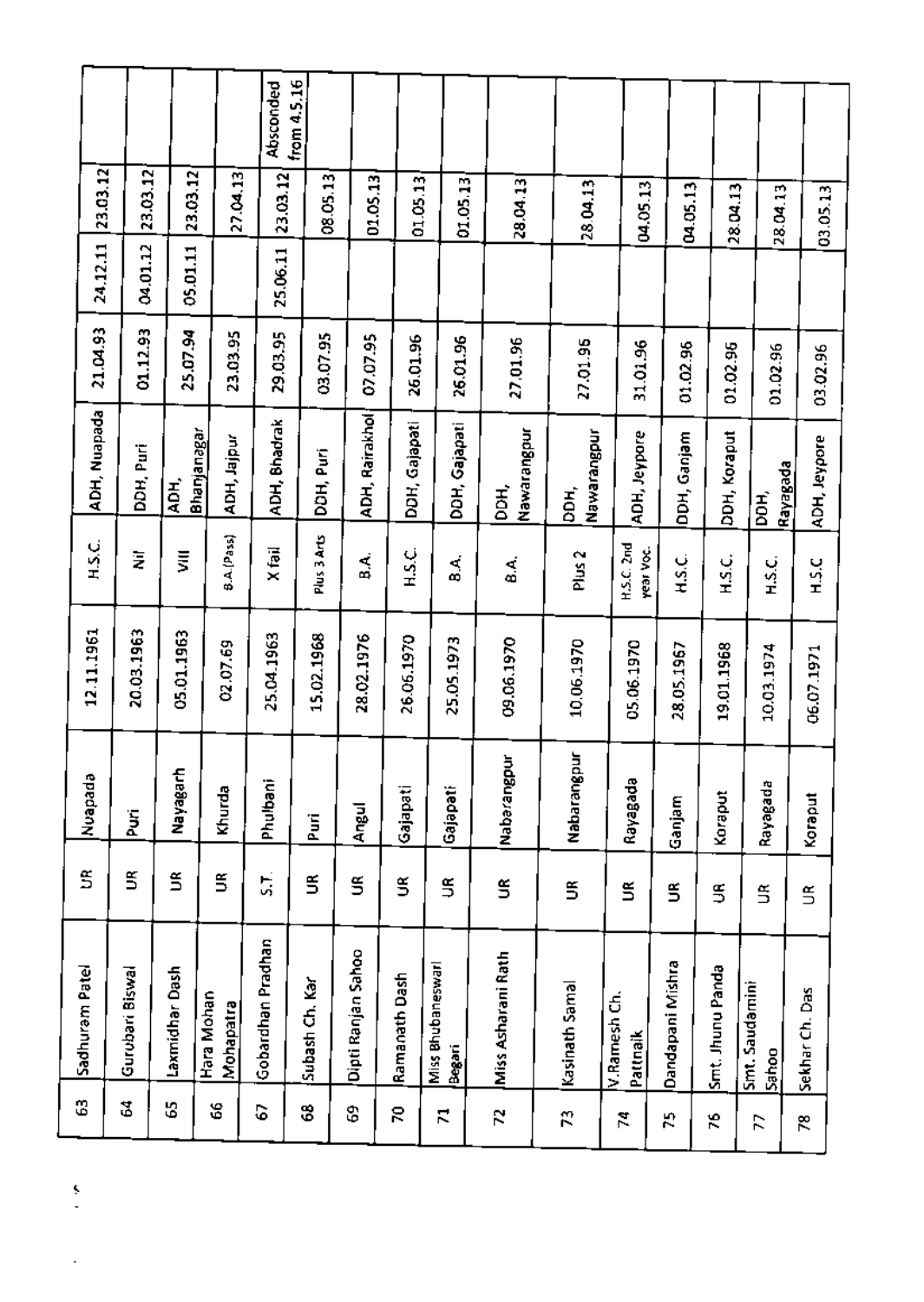| 종                          | 28.04.13<br>01.05.13<br>07.02.96<br>13.02.96<br>Malkanagiri<br>$\sum_{i=1}^{n}$ | 01.05.13<br>14.02.96<br>Mayurbhanj<br>DDH, | 28.04.13<br>15.02.96<br><b>ADH, Talcher</b><br>Mayurbhanj | 15.02.96<br>ADH, Pallahara | 01.05.13<br>28.04.13<br>16.02.96<br>ADH, Kuchinda | 28.04.13<br>16.02.96<br>좀 | 23.02.96<br>sambalpur<br>АDН, | 03.05.13<br>Padmapur | 28.04.13<br>04.03.96<br>ADH, Gunupur | 10.05.13<br>07.03.96<br><u>Nayagarh</u><br>葛 | 28,04.13<br>11.03.96<br>ADH, Kuchinda | 28.04.13<br>12.03.96<br>ADH, Nuapada | 04.05.13<br>14.03.96<br>ă, | Sambalpur         | DDH, | 28.04.13<br>14.03.96<br>Sundargarh | 28.04.13<br>14.03.96<br>DDH, | 28.04.13<br>15.03.96<br><b>Sundargarh</b><br><b>cpugnsyshi</b><br>ĄОН, |
|----------------------------|---------------------------------------------------------------------------------|--------------------------------------------|-----------------------------------------------------------|----------------------------|---------------------------------------------------|---------------------------|-------------------------------|----------------------|--------------------------------------|----------------------------------------------|---------------------------------------|--------------------------------------|----------------------------|-------------------|------|------------------------------------|------------------------------|------------------------------------------------------------------------|
| H.S.C.                     | Plus 2 Arts                                                                     | H.S.C.                                     | ں<br>12                                                   | H.S.C.                     | ن<br>بر<br>1                                      | ن<br>1.S.H                | ΗS.C.                         |                      | iya<br>His                           | Plus 2 Arts                                  | H.S.C.                                | Plus 2 Arts                          | Plus 3 Arts                | ن<br>بد           |      |                                    | ن<br>۲                       | ن<br>1.S                                                               |
| 12.11.1967                 | 11.04.1964                                                                      | 16.02.1976                                 | 29.07.1966                                                | 28.06.1976                 | 05.06.1966                                        | 06.07.1966                | 15.07.1965                    |                      | 08.04.1969                           | 02.03.1967                                   | 17.05.1971                            | 06.05.1966                           | 17.06.1968                 | 12.09.1969        |      |                                    | 29.12.1972                   | 21.06.1966                                                             |
| Malkangiri                 | Ē<br>Mayurbh                                                                    | Mayurbhanj                                 | <b>Angul</b>                                              | Angul                      | 느<br>ugledmes                                     | Sambalpur                 | Baragarh                      | Rayagada             |                                      | Nayagarh                                     | Sambalpur                             | Nuapada                              | Sundargarh                 | c<br>Sundargarl   |      |                                    | Sundargarh                   | <b>harsuguda</b>                                                       |
| š                          | Ś                                                                               | S                                          | 5                                                         | S                          | S                                                 | SEBC                      | ⋚                             | S                    |                                      | SEBC                                         | S                                     | Š                                    | ⋚                          | S                 |      |                                    | $\widetilde{\mathbb{E}}$     | 5                                                                      |
| Smt. Labanyalata<br>Behera | Subas Chandra<br>Mahanta                                                        | Padmini Giri                               | P.K. Das                                                  | Niranjan Pradhan           | Smt. Mina Ku. Nath                                | Sushanta Ku. Biswal       | Santosh Kumar<br>Nayak        | K. Dharma Rao        |                                      | Kalandi Ch. Barik                            | Kali Ch. Pattnaik                     | Gouranga Ch.<br>Pradhan              | Akhaya Ku, Naik            | Jitendra Ku, Naik |      |                                    | Ashok Ku, Naik               | Laxman Ku, Naik<br>Ku. Premalata                                       |
| ፎ                          | 3                                                                               | ವ                                          | S                                                         | 3                          | వ                                                 | s.                        | 96                            | Ρ                    |                                      | 88                                           | 8                                     | ႙                                    | 유                          | 3                 |      |                                    | 3                            | å,                                                                     |

 $\boldsymbol{\zeta}$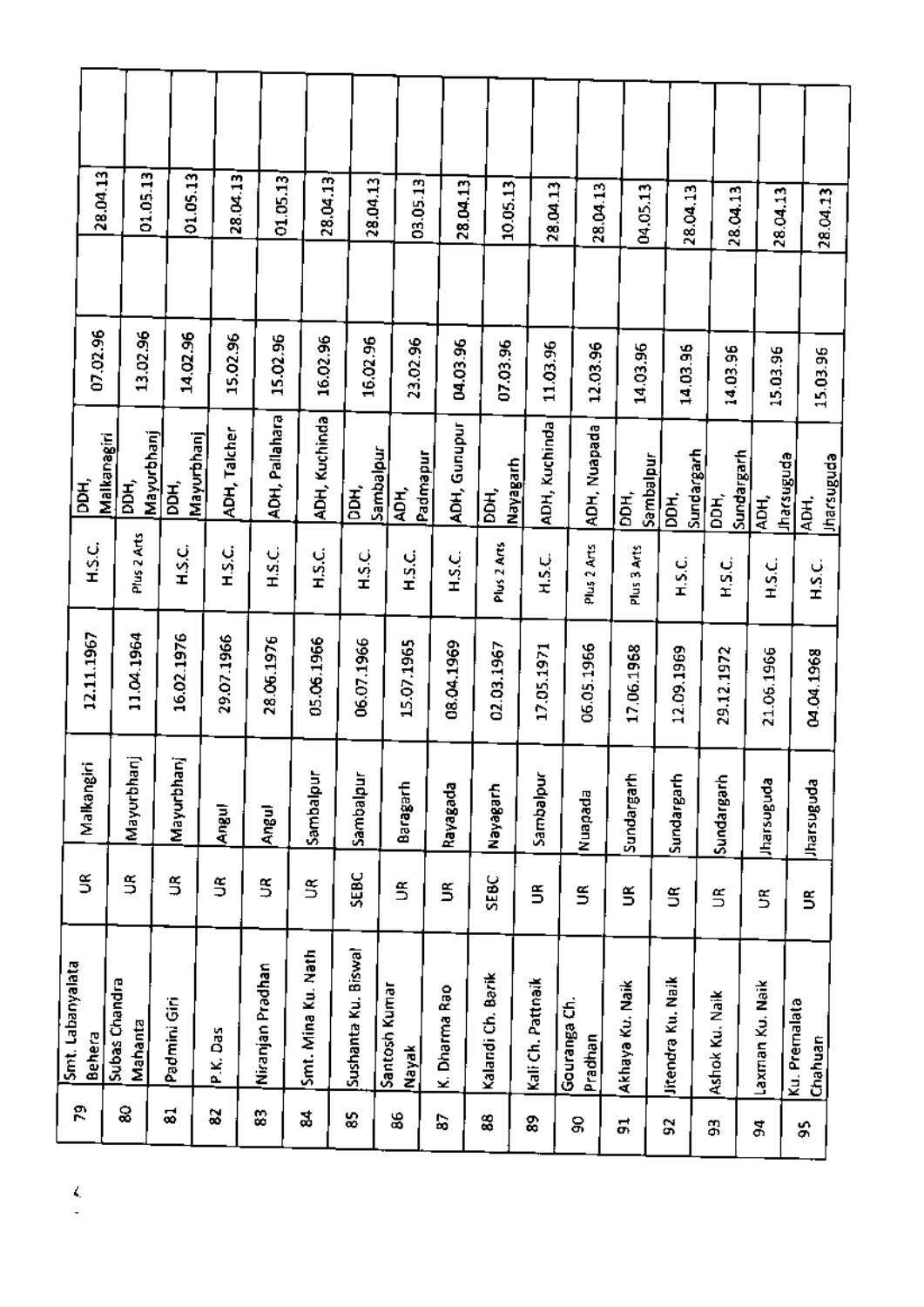|                     |            |                           |                   |                    |                   |                   |                     |                       |                   |                    |                | š                  |                   |                 |                |                 |                |
|---------------------|------------|---------------------------|-------------------|--------------------|-------------------|-------------------|---------------------|-----------------------|-------------------|--------------------|----------------|--------------------|-------------------|-----------------|----------------|-----------------|----------------|
|                     | 28.04.13   | 28.04.13                  | 20.05.13          | 28.04.13           | 28.04.13          | 28.04.13          | 13.05.13            | 01.05.13              | 28.04.13          | 27.04.13           | 06.05.13       | 28.04.13           | 23.03.12          | 28.04.13        | 16.07.12       | 23.03.12        | 01.05.13       |
|                     |            |                           |                   |                    |                   |                   |                     |                       |                   |                    |                |                    | 22.06.11          |                 | 27.06.11       | 27.06.11        |                |
|                     | 15.03.96   | 16.03.96                  | 20.03.96          | 20.03.96           | 22.05.96          | 23.05.96          | 24.05.96            | 01.06.96              | 05.07.96          | 09.07.96           | 16.07.96       | 18.07.96           | 19.07.96          | 31.07.96        | 01.08.96       | 07.04.97        | 07.04.97       |
| наq<br>О            | Sundargarh | <b>Jharsuguda</b><br>ADH, | Sambalpur<br>DDH, | Sambalpur<br>흥     | Kalahandi<br>횸    | Kalahandi<br>DDH, | Oharmagarh<br>ADH,  | ADH, Sonepur          | Nayagarh<br>DDH,  | Chhatrapur<br>ADH, | ADH, Nuapada   | Kalahandi<br>lоpн, | Kalahandi<br>DDH, | DDH, Keonjhar   | DDH, Keonjhar  | DDH, Keonjhar   | DDH, Keonjhar  |
|                     | ن<br>1- H  | Plus 2 Arts               | i<br>S.C.         | ्<br>प             | H.S.C.            | H.S.C.            | Plus 2 Arts         | H.S.C.                | H.S.C.            | م<br>ه             | H.S.C.         | HS.C.              | 5.5.5.E           | ्<br>ड          | H.S.C.         | Plus 2 Com      | ЯŠК            |
| 16.11.1976          |            | 15.04.1975                | 08.05.1966        | 15.07.1970         | 14.02.1978        | 05.05.1976        | 15.07.1977          | 16.05.1964            | 11.06.1976        | 01.03.1970         | 17.05.1965     | 23.03.1976         | 20.04.1977        | 10.12.1964      | 08.01.1969     | 07.07.1972      | 26.02.1972     |
| Sundargarh          |            | €<br>Sundarga             | Bargarh           | Bargarh            | Kalahand          | Kalahandi         | Kalahandi           | Bolangir              | Khurda            | Ganjam             | Kalahandi      | Kalahandi          | Kalahandi         | Keonjhar        | Keonjhar       | Keonjhar        | Keonjhar       |
| S                   |            | S                         | ⋚                 | š                  | š                 | Š                 | š                   | š                     | 5                 | ⋚                  | S              | S                  | ST.               | S               | 는              | Žί,             | £              |
| Smt. Sulapama Patel |            | Ketaki Naik               | P.K. Pattnaik     | Miss Sabita Mishra | Santosh Ku. Sahoo | Miss Lily Panda   | Miss Pratima Behera | Rajendra Ku. Tripathy | Manoranjan Biswal | Sujata Kar         | Ghasiram Panda | Ajit Ku. Barik     | Tankadhar Jani    | Suresh Ch. Pati | Sukadev Amanta | Bijaya Ku. Das  | Sudam Ch. Rout |
| 96                  |            | ã                         | g                 | æ                  | S <sub>0</sub>    | $\overline{a}$    | 102                 | $\frac{3}{2}$         | <b>ZOT</b>        | 105                | 106            | g                  | $\frac{8}{2}$     | <b>901</b>      | 110            | $\overline{11}$ | 112            |

Ķ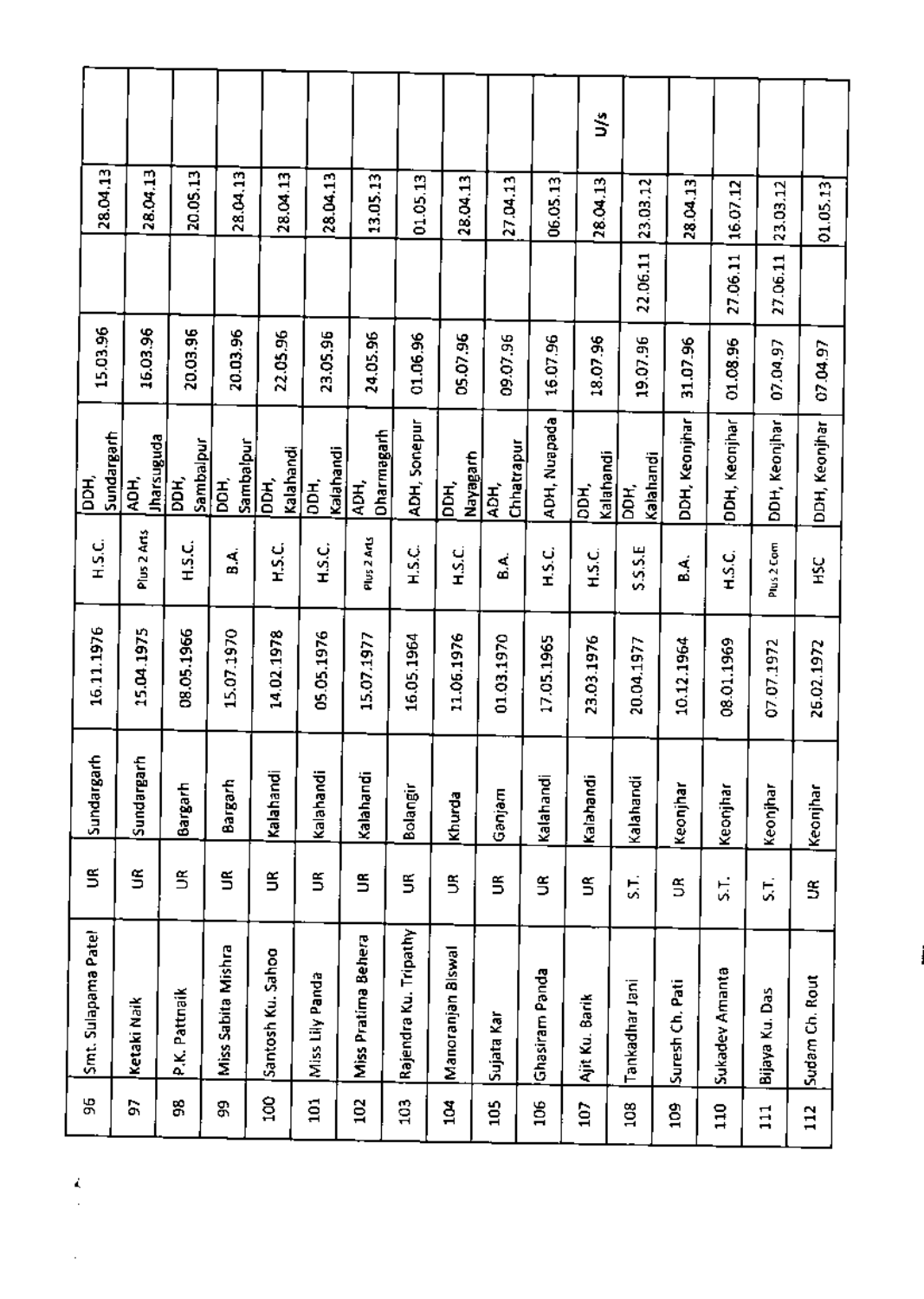| 28.04.13         | 01.05.13                          | 28.04.13                  | 08.05.13          | 04.05.13            |                  | 27.04.13 | 27.04.13            | 27.04.13                 | 28,04.13           | 28.04.13         |                  | 10.05.13        | 23.03.12     | 10.05.13                 | 08.05.13                  | 10.05.13                 | 04.05.13           |
|------------------|-----------------------------------|---------------------------|-------------------|---------------------|------------------|----------|---------------------|--------------------------|--------------------|------------------|------------------|-----------------|--------------|--------------------------|---------------------------|--------------------------|--------------------|
|                  |                                   |                           |                   |                     |                  |          |                     |                          |                    |                  |                  |                 | 20.06.11     |                          |                           |                          |                    |
| 10.04.97         | 17.04.97                          | 01.09.97                  | 26.09.97          | 11.11.97            |                  | 19.12.97 | 19.12.97            | 19,12.97                 | 24,12.97           | 26.12.97         | 05.01.98         |                 | 15.01.98     | 27.02.98                 | 21.03.98                  | 01.04.98                 | 02.12.98           |
| DDH, Angul       | DOH, Gajapati                     | DDH, Angul                | ADH, Athagarh     | Bhubaneswar<br>ADH, | DDH, Cuttack     |          | Ekamrakanan<br>AOH, | Ekamrakanan<br>ਮ<br>ਪ੍ਰੋ | DDH, Balasore      | DOH, Balasore    | ÄОН,             | Kendrapara      | ADH, Jeypore | DDH, Puri                | ADH.                      | Kendrapara<br>ADH, Banki | Kendrapara<br>ADH, |
| λ.<br>Σ          | РŠ                                | H.S.C.                    | H.S.C.            | H.S.C.              | نې<br>ف          |          | <b>B.Sc. LLB</b>    | ΜA.                      | ष्ट्<br>ब          | ΗS.C.            | H.S.C.           |                 | H.S.C.       | ЯH                       | H.S.C.                    | י ז<br>ד                 | H.S.C.             |
| 07.07.1974       | 14.04.1978                        | 05.07.1968                | 20.04.1977        | 10.07.1972          | 17.08.1966       |          | 06.07.1973          | 27.06.1974               | 01.05.1975         | 08.06.1973       | 12.04.1975       |                 | 12.06.1974   | 05.03.1960               | 26.09.1962                | 03.10.1966               | 17.05.1972         |
| Angul            | Gajapati                          | Angul                     | Cuttack           | Puri                | Cuttack          |          | khurda              | <b>Dhenkanal</b>         | Balasore           | Balasore         | ē<br>Kendrapa    |                 | Koraput      | Cuttack                  | n,<br>Kendrapar           | Khurda                   | Cuttack            |
| Š                | S                                 | š                         | š                 | Š                   | 5                |          | S                   | 5                        | S                  | ⋚                | S                |                 | ί,           | $\tilde{5}$              | $\tilde{z}$               | S                        | š                  |
| Dillip Kumar Das | Siddhartha Sankar<br><b>Samal</b> | Prafulla Kumar<br>Pradhan | Chittaranjan Sahu | Narayan Subudhi     | Umesh Kumar Pati |          | Debasish Pattnaik   | Ambika Prasad Pal        | Prafulla Ku. Parhi | Jagannath Behera | Nalinikanta Rout | Ravi Naik       |              | Santosh Kumar<br>Mohanty | Ramesh Chandra<br>Mohanty | Kulamani Moharana        | Saroj Kumar Panda  |
| 113              | 114                               | 115                       | 116               | $\overline{11}$     | 118              |          | 119                 | 20                       | $\overline{121}$   | 122              | 123              | $\overline{24}$ |              | 125                      | 126                       | 127                      | 128                |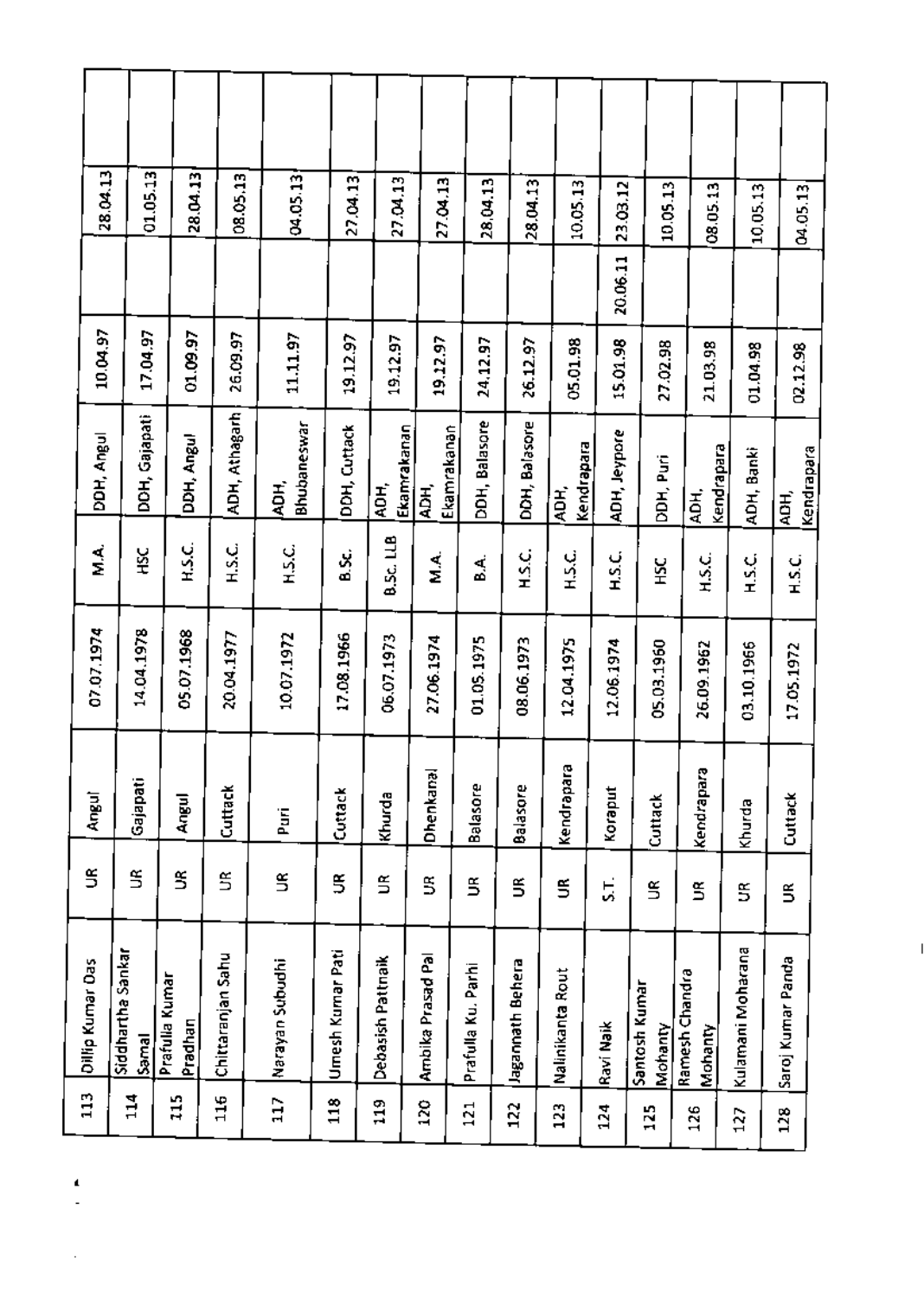$\mathbf{I}$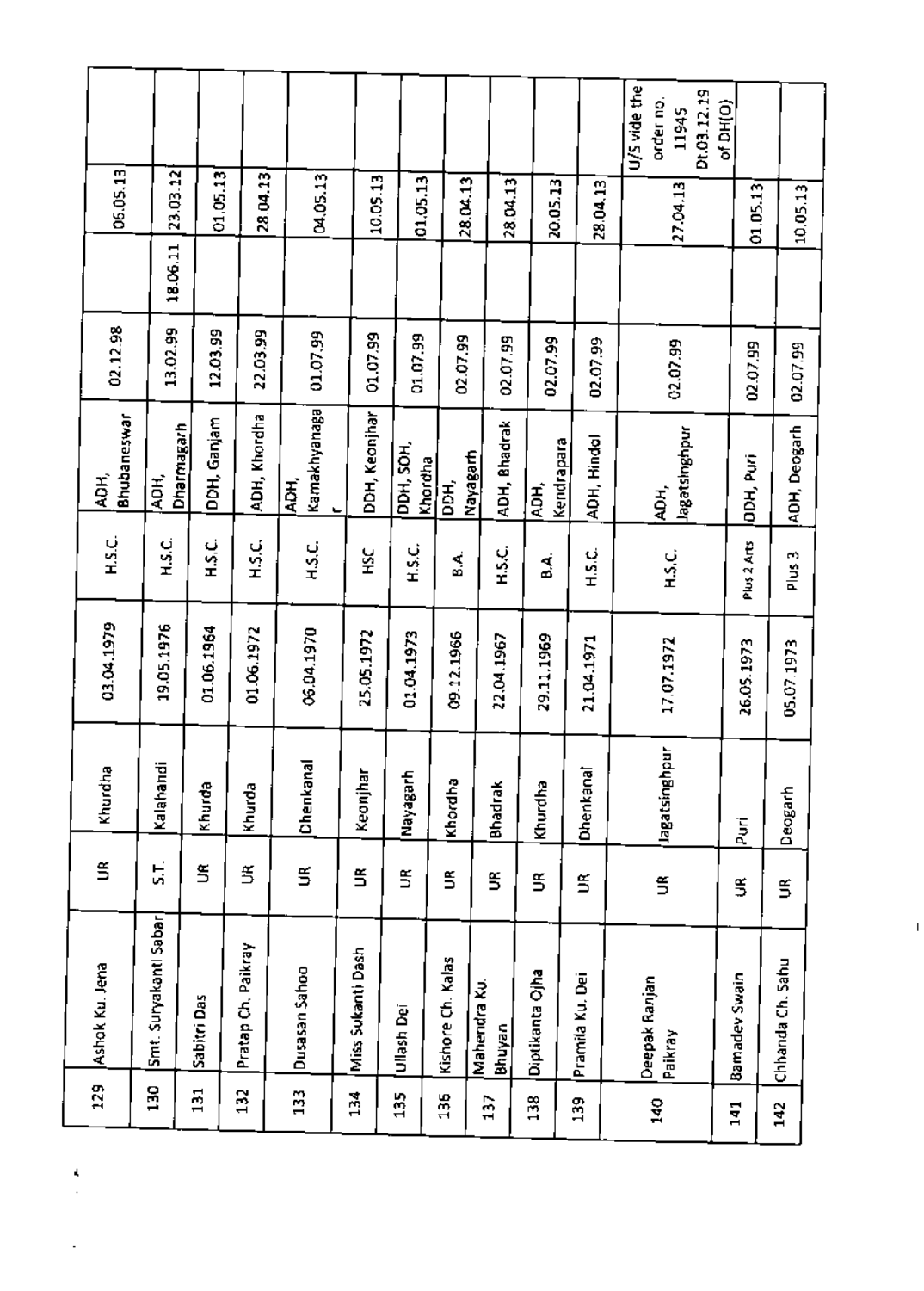|                     | 01.05.13     | 10,05.13           | 01.05.13       | 01.05.13                | 28.04.13             | 28.04.13                 | 10.05.13                  | 07.05.13                | 01.05.13                     | 23.03.12          | 05.05.13            | 27.04.13            | 23.03.12            | 23.03.12           | 01.05.13                       | 01.05.13                |
|---------------------|--------------|--------------------|----------------|-------------------------|----------------------|--------------------------|---------------------------|-------------------------|------------------------------|-------------------|---------------------|---------------------|---------------------|--------------------|--------------------------------|-------------------------|
|                     |              |                    |                |                         |                      |                          |                           |                         |                              | 23.06.11          |                     |                     | 23.06.11            | 23.06.11           |                                |                         |
|                     | 02.07.99     | 03.07.99           | 03.07.99       | 03.07.99                | 05.07.99             | 05.07.99                 | 05.07.99                  | 05.07.99                | 05.07.99                     | 05.07.99          | 05.07.99            | 05.07.99            | 05.07.99            | 06.07.99           | 07.07.99                       | 07.07.99                |
|                     | ADH, Talcher | ADH, Balliguda     | DDH, Ganjam    | <u>Nayagarh</u><br>DDH, | Kendrapara<br>ÄDН,   | Mayurbhanj<br>looн,      | <b>Kendrapara</b><br>AOH, | Bhubaneswar<br>AOH,     | Malkanagiri<br>Б.<br>В       | ADH, Pallahara    | <b>DDH, Когарит</b> | Bhubaneswar<br>ADH, | Hort.,Jharsugu<br>용 | ADH, Jajpur        | Kandhamal<br>Ìвр<br>Б          | ADH, Balliguda          |
|                     | a.<br>B      | Plus 2 Arts        | H.S.C.         | 8.A.                    | H.5.C. (Voc.         | H.S.C.                   | ب<br>S.C.                 | З.                      | i)<br>E                      | Plus <sub>2</sub> | Plus 3 Arts         | B.Sc.               | Plus 2 Arts         | ن<br>S.C           | ن<br>1.S.F                     | С<br>К                  |
|                     | 01.06.1976   | 05.04.1970         | 29.05.1972     | 06.06.1977              | 06.05.1969           | 06.01.1972               | 04.05.1972                | 05.02.1973              | 10.03.1974                   | 20.05.1975        | 06.03.1976          | 07.09.1973          | 07.03.1977          | 07.06.1971         | 28.06.1970                     | 07.03.1972              |
|                     | Angul        | Ganjam             | Ganjam         | Mayagarh                | Kendrapara           | Mayurbhanj               | Kendrapara                | Khurdha                 | Malkangir                    | Angul             | Koraput             | Khurdha             | Sambalpu            | Cuttack            | Phulbani                       | Khurda                  |
|                     | S            | š                  | S              | š                       | S                    | š                        | š                         | S                       | ⋚                            | Σŗ                | S                   | ⋚                   | ΣŚ,                 | ن<br>پ             | $\tilde{z}$                    | Š                       |
| Basanta Ku. Mohanty |              | Prafulla Choudhury | Simanchal Dash | Prasanta Ku. Jena       | Prasanta Ku, Routray | Sangram Keshari<br>debat | Kedarnath Barik           | Chittaranjan<br>Mohanty | Miss Jagyasıni<br>Pattajoshi | Dambarudhar Naik  | Pramod Ku. Gouda    | Sunii Kumar Rath    | Ku. Kuni Meher      | Pramod Kumar Sitha | Choudhury Biswajeet<br>Subudhi | Sadhu Charan Paltasingh |
| 143                 |              | $\frac{14}{4}$     | $\frac{45}{4}$ | 146                     | 147                  | 148                      | $\frac{49}{4}$            | 350                     | $\frac{1}{15}$               | 152               | 153                 | 154                 | 155                 | 156                | 157                            | 158                     |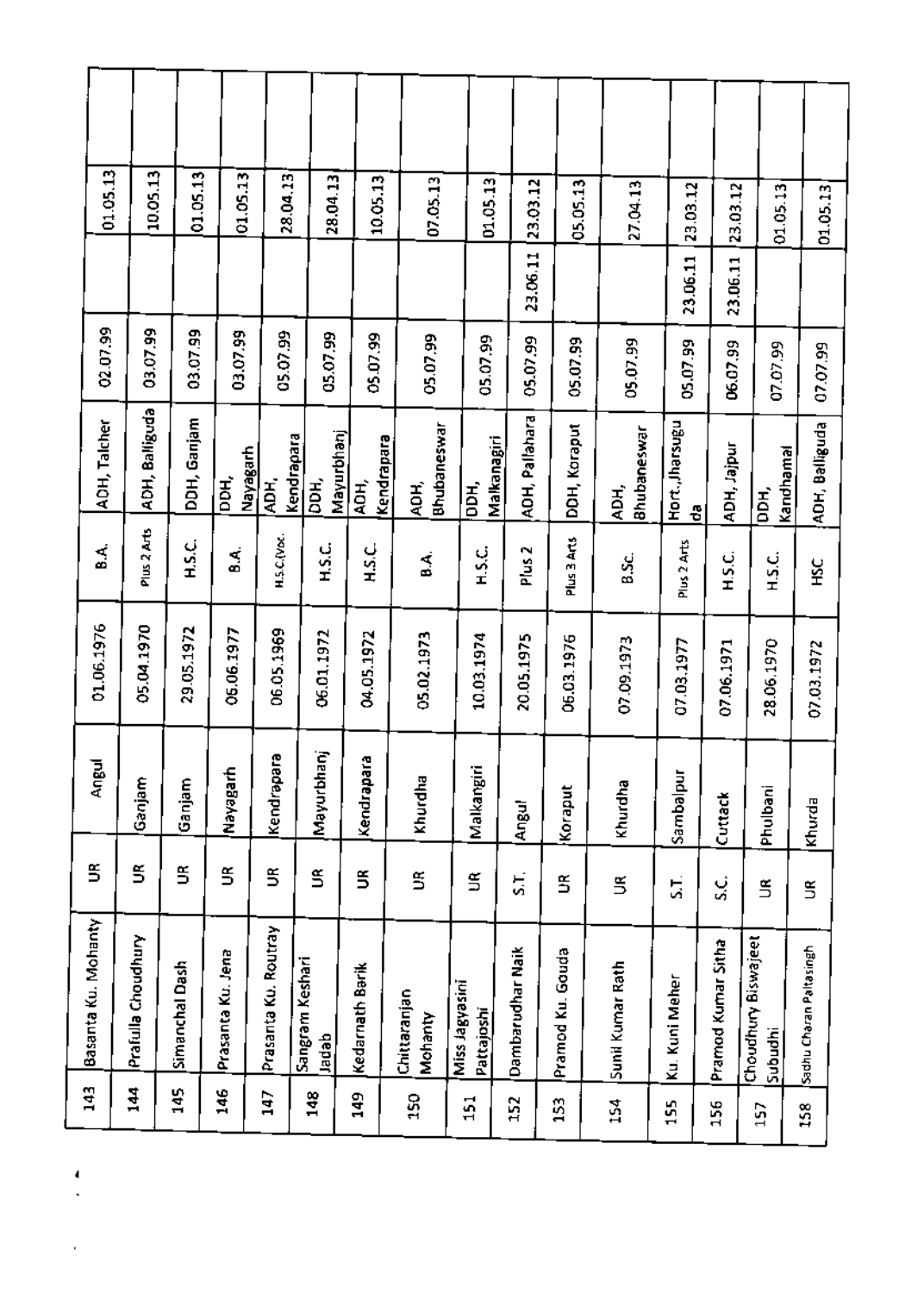| 23.03.12            |                | 23.03.12       | 04.05.13      | 28.04.13     | 04.05.13                |                      | 23.03.12  | 28.04.13             | 07.05.13           | 23.03.12           |                     | 23.03.12       | 23.03.12          | 03.05.13          |                  | 04.05.13     | 04.05.13      | 23.03.12           |                   | 03.05.13   |
|---------------------|----------------|----------------|---------------|--------------|-------------------------|----------------------|-----------|----------------------|--------------------|--------------------|---------------------|----------------|-------------------|-------------------|------------------|--------------|---------------|--------------------|-------------------|------------|
| 23.06.11            | 24.06.11       |                |               |              |                         |                      | 21.06.11  |                      |                    | 22.06.11           |                     | 22.06.11       | 20.06.11          |                   |                  |              |               | 22.06.11           |                   |            |
| 07.07.99            | 08.07.99       |                | 08.07.99      | 08.07.99     | 08.07.99                |                      | 08.07.99  | 08.07.99             | 08.07.99           | 09.07.99           |                     | 09.07.99       | 09.07.99          | 09.07.99          | 09.07.99         |              | 09.07.99      | 09.07.99           |                   | 09.07.99   |
| Nawarangpur<br>DDH, | DDH, Keonjhar  |                | ADH, Jajpur   | DDH, Koraput | ADH, Bonai              | АDН,                 | Kaptipada | Balaosore<br>Б.<br>Б | Mayurbhanj<br>DDH, | DDH,               | Kalahandi<br>DDH,   | Sundargarh     | ADH, Baragarh     | ADH, Jeypore      | ADH,             | Kendrapara   | DDH, Bolangir | ADH, Nilagiri      |                   | DDH, Angul |
| Н.S.C.              | H.S.C          |                | Ś.            | HS.C.        | HS.C.                   |                      | 8.A       | s.A.                 | Plus Z Arts        | ن<br>1.5 H         |                     | H.S.C.         | Plus <sub>2</sub> | Plus Z Arts       | i)<br>Sr         |              | Plus 2 Pass   | а.<br>В            |                   | НS.C.      |
| 25.05.1975          | 16.04.1965     |                | 09.12.1969    | 03.04.1971   | 10.04.1971              | 04.02.1972           |           | 18.04.1972           | 28.06.1972         | 05.04.1967         |                     | 16.5.1968      | 06.07.1969        | 12.04.1971        | 05.05.1971       |              | 10.05.1971    | 26.08.1971         |                   | 04.06.1972 |
| Nabarangpur         | ĕ<br>Keonji    |                | Cuttack       | Koraput      | Sundargarh              | Mayurbhanj           |           | Balasore             | Mayurbhanj         | Kalahandi          |                     | s<br>Sundargar | Baragarh          | Malkangiri        | <b>uder</b>      |              | Bolangir      | Balasore           | Angul             |            |
| 5.                  | ŠΪ,            | S              |               | $\tilde{5}$  | S                       | ن<br>م               |           | ŝ                    | Š                  | ن<br>م             | ζí,                 |                | ن<br>م            | Š                 | Š                |              | š             | 51,                | š                 |            |
| Miss Basanti Bhatra | Prahallad Naik | Prasanta Kumar | <b>Bastia</b> | Suresh Bhoi  | Dibya Sankar<br>Pradhan | Smt. Santilata Sethi |           | Pravakar Gochhayat   | Jiten Ku. Pothal   | Bipin Bihari Tandi | Miss Pyari Kerketta |                | Gangadhar Seth    | M.Suresh Pattnaik | Ashalata Prusty  | Gopalasankar | Thanapati     | <b>Ohirib Rout</b> | Smt. Tulasa Sahoo |            |
| 39                  | 360            | 161            |               | 162          | 163                     | 164                  |           | 165                  | 166                | 167                | 168                 |                | 369               | 20                | $\overline{171}$ | 27           |               | 173                | 174               |            |

ţ

ì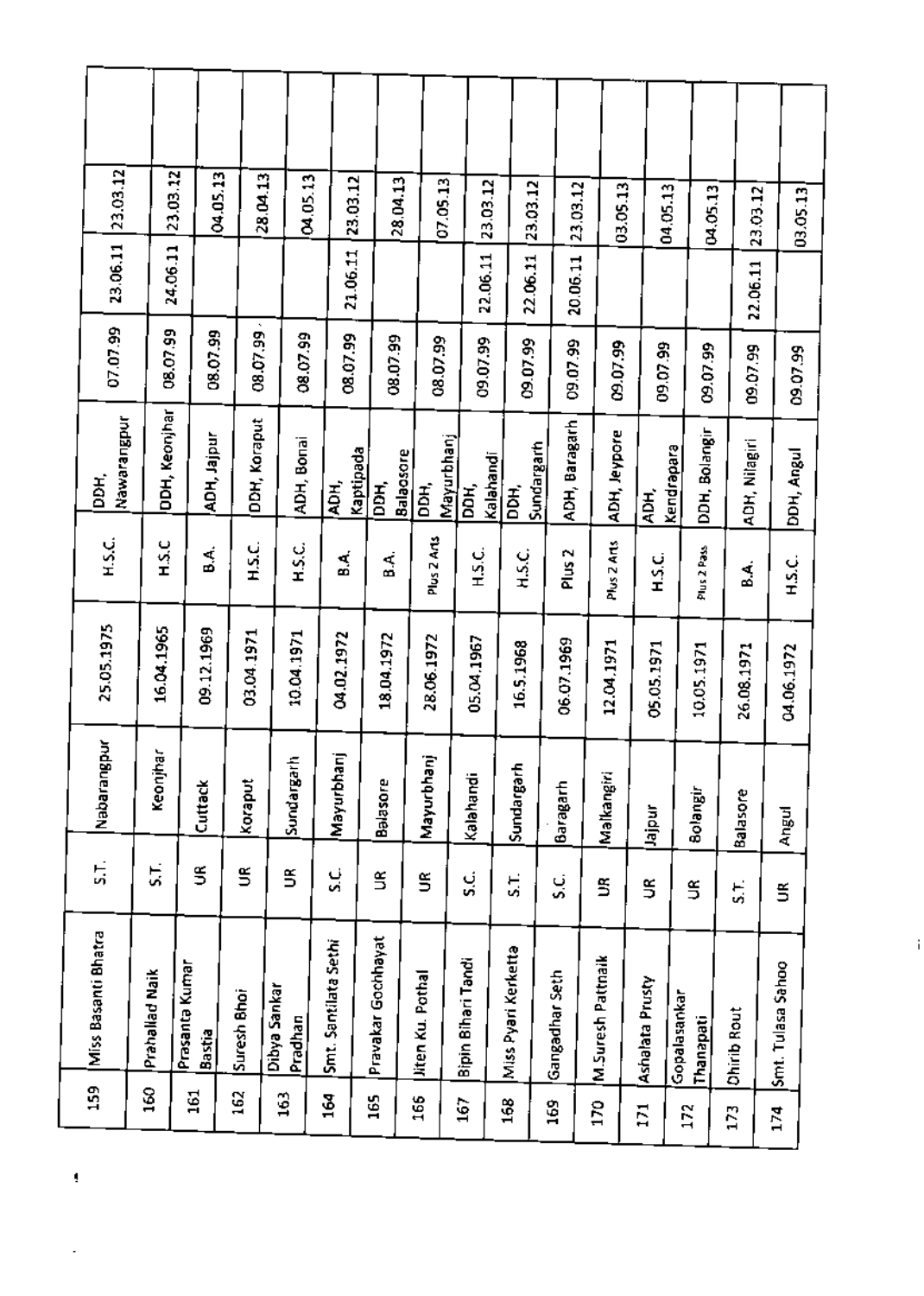|                   |                                                                                     |                 |                        |                                     |                                                                      |                                                 |                      |                                        |                                                                         |                               | 01.05.13              |                                                                                    |                                  |                                             |                                                                         |                                                                     |                   |                                      |                                               |                                                             |                                                                  | 16.07.13                                                                           |
|-------------------|-------------------------------------------------------------------------------------|-----------------|------------------------|-------------------------------------|----------------------------------------------------------------------|-------------------------------------------------|----------------------|----------------------------------------|-------------------------------------------------------------------------|-------------------------------|-----------------------|------------------------------------------------------------------------------------|----------------------------------|---------------------------------------------|-------------------------------------------------------------------------|---------------------------------------------------------------------|-------------------|--------------------------------------|-----------------------------------------------|-------------------------------------------------------------|------------------------------------------------------------------|------------------------------------------------------------------------------------|
|                   | 01.07.11                                                                            |                 |                        |                                     | 23.06.11                                                             |                                                 |                      |                                        | 24.06.11                                                                |                               |                       |                                                                                    |                                  |                                             | 20.06.11                                                                |                                                                     |                   |                                      |                                               | $\blacksquare$                                              |                                                                  |                                                                                    |
| 09.07.99          | 09.07.99                                                                            |                 |                        |                                     |                                                                      |                                                 |                      |                                        | 12.07.99                                                                |                               | 12.07.99              | 12.07.99                                                                           |                                  |                                             | 13.07.99                                                                |                                                                     |                   |                                      |                                               | 28.12.05                                                    |                                                                  |                                                                                    |
|                   | ă                                                                                   |                 | DDH,                   | Malkanagiri                         | ADH, Titilagarh                                                      |                                                 |                      |                                        | DDH,                                                                    |                               |                       |                                                                                    |                                  |                                             |                                                                         |                                                                     |                   |                                      |                                               |                                                             |                                                                  | <b>Ebegeve</b>                                                                     |
| Plus <sub>3</sub> | нS.C                                                                                | ں کا            |                        |                                     | H.S.C.                                                               | Ь.                                              |                      |                                        | H.S.C.                                                                  |                               |                       | нs.                                                                                |                                  |                                             | đ.                                                                      | Plus 2 Sc.                                                          |                   | ۸.<br>ه                              |                                               |                                                             |                                                                  |                                                                                    |
|                   | 15.01.1974                                                                          | 14.05.1976      |                        |                                     | 03.09.1976                                                           | 14.06.1977                                      |                      |                                        | 11.05.1972                                                              |                               |                       | 04.05.1972                                                                         |                                  |                                             | 12.09.1971                                                              | 02.02.1977                                                          |                   | 02.03.1961                           |                                               |                                                             | 21.02.1972                                                       |                                                                                    |
|                   | t<br>Sundarg                                                                        | Cuttack         |                        |                                     |                                                                      | Angul                                           | Boudh                |                                        | Bolangir                                                                |                               |                       | Sambalpur                                                                          |                                  |                                             |                                                                         | Keonjhar                                                            |                   | Έ                                    |                                               |                                                             |                                                                  |                                                                                    |
|                   | ί,                                                                                  | š               | ن<br>م                 |                                     |                                                                      | Š                                               | ن<br>م               |                                        | 능                                                                       |                               |                       | š                                                                                  | Š                                |                                             | ST.                                                                     | ⋚                                                                   |                   |                                      |                                               |                                                             | S                                                                |                                                                                    |
|                   | Miss Bhabani Kissan                                                                 | Gitanjali Sahoo | Suresh Naik            |                                     |                                                                      | Satyasai Pradhan                                | Smt. Kausalya Taria  |                                        |                                                                         |                               |                       |                                                                                    |                                  |                                             |                                                                         |                                                                     |                   |                                      |                                               |                                                             |                                                                  |                                                                                    |
|                   |                                                                                     | 27              | 178                    |                                     |                                                                      | 180                                             | 181                  |                                        |                                                                         | 183                           |                       |                                                                                    | 185                              |                                             |                                                                         | 187                                                                 |                   |                                      |                                               |                                                             |                                                                  |                                                                                    |
|                   | 01.05.13<br>ADH, Baragarh<br>09.07.1973<br>Baragarh<br>S<br>Ramakrushna Bhoi<br>175 | 176             | 23.03.12<br>Sundargarh | 01.05.13<br>09.07.99<br>ADH, Jajpur | 23.03.12<br>30.06.11<br>09.07.99<br>₫.<br>B<br>20.05.1976<br>Koraput | Bolangir<br>ن<br>ن<br>Ku. Sakuntala Naik<br>179 | 23.03.12<br>09.07.99 | 01.05.13<br>09.07.99<br>ADH, Rairakhol | 23.03.12<br>23.06.11<br>11.07.99<br>ADH, Boudh<br>ης<br>Τ<br>12.06.1973 | Purna Chandra<br>Meher<br>182 | 23.03.12<br>Patnagarh | ADH, Titilagarh<br>₫.<br>B<br>11.02.1969<br><b>Nuapada</b><br>S<br>Raghumani Patel | а,<br>В<br>Sabita Pradhan<br>184 | 04.05.13<br>Sambalpur<br>Smt. Amita Mahakud | 01.05.13<br>12.07.99<br>ADH, Sonepur<br>H.S.C.<br>17.01.1973<br>Sonepur | 23,03.12<br>ADH, Kuchinda<br>Sambalpu<br>Guru Charan Pradhan<br>186 | Miss Manguli Giri | 01.05.13<br>13.07.99<br>ADH, Champua | ĎН,<br>Mayurbha<br>5<br>Dulal Bindhani<br>188 | 14.05.13<br>27.12.05<br>Mayurbhanj<br>Prasanna Kumar<br>189 | 01.09.13<br>ÃОН,<br>А.<br>В<br>15.06.61<br>Cuttack<br>ã<br>Sahoo | 28.12.05<br>kendrapara<br>$\frac{1}{2}$<br>ΗŠ<br>Cuttack<br>Ratikanta Sahoo<br>390 |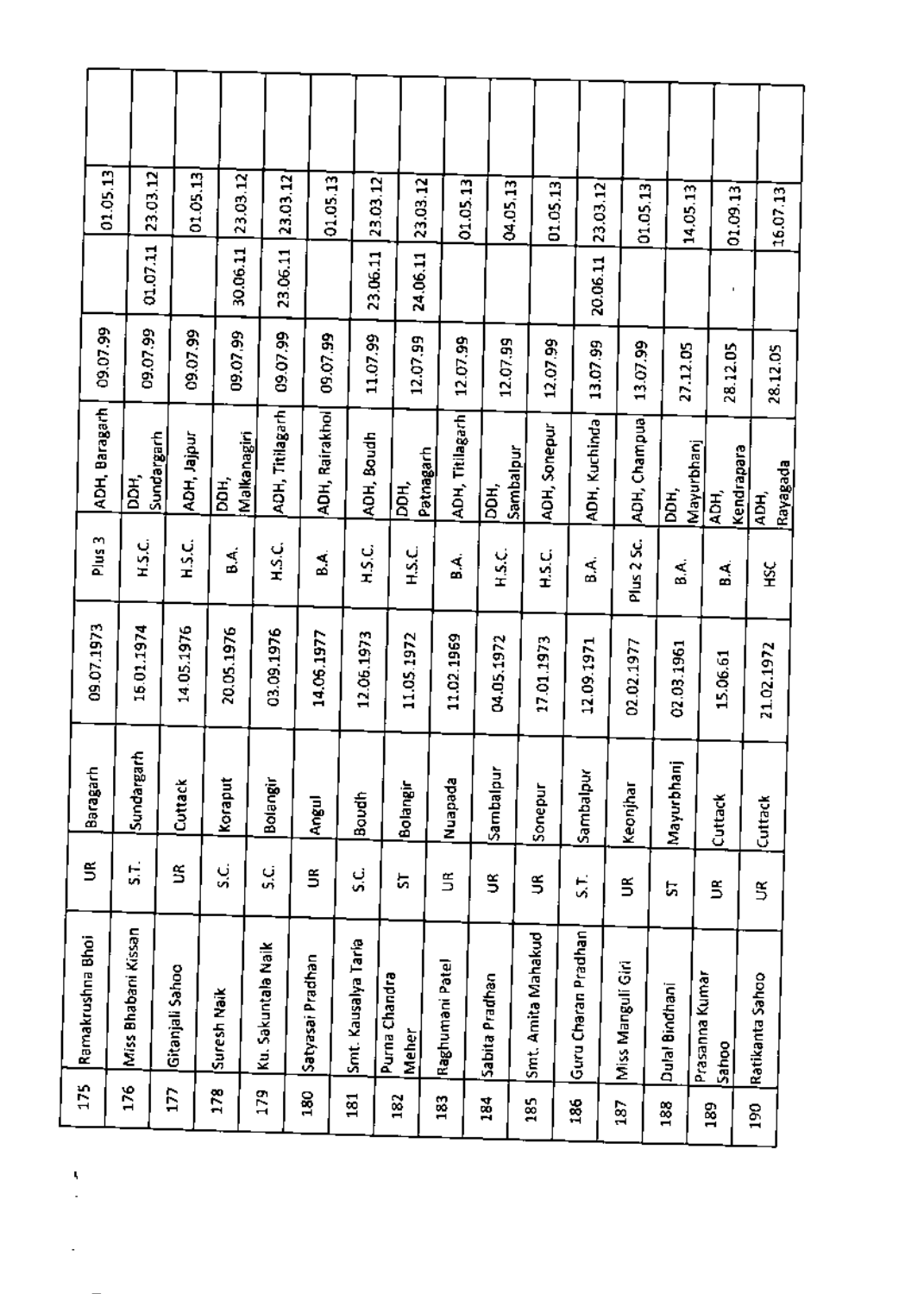|      |                |                                 |           |                     |                    |                        |                     |                   |                     |              |                    | RA Scheme     |                             |                   |                   | RAS(HEW)          |                |                           |             |
|------|----------------|---------------------------------|-----------|---------------------|--------------------|------------------------|---------------------|-------------------|---------------------|--------------|--------------------|---------------|-----------------------------|-------------------|-------------------|-------------------|----------------|---------------------------|-------------|
|      | 01.10.13       |                                 | 16.07.13  | 16.07.13            | 17.07.13           | 03.05.13               | 23.03.12            | 23.03.12          |                     | 03.05.13     | 28.04.13           | 23.03.12      | 28.04.13                    |                   | 28.04.13          | 17.06.14          | 01.03.19       |                           | Joined      |
|      |                |                                 |           |                     |                    |                        | 03.01.12            | 02,11.11          |                     |              |                    | 18.06.11      |                             |                   |                   | ı                 |                |                           |             |
|      | 28.12.05       |                                 | 30.12.05  | 30.12.05            | 02.01.06           | 25.01.06               | 06.11.06            | 10.11.06          |                     | 21.08.07     | 25.08.07           | 17.07.07      | 24.09.09                    | 05.01.11          |                   | r                 | 28.12.1995     |                           |             |
| ADH, | Kamakhyanaga   | DDH,                            | Ohenkanal | DDH, Puri           | DDH, Puri          | Kamakhyanaga<br>ई<br>इ | Nawarangpur<br>DDH, | DDH, Angul        |                     | ADH, Khordha | ADH, Panposh       | ADH,          | DDH, Balasore<br>Chhatrapur | ADH, Bonai        | ADH,              | <b>Oharmagarh</b> | ADH, Titlagarh | АDН,                      | Bhubaneswar |
|      | H.S.C.         | ا<br>ه                          |           | đ.                  | Hindi Kabid.       | Й                      | Matric              | Ρă                |                     | ں<br>12      | H.S.C.             | Matric        | Я                           | š                 | Plus 3 Sc.        |                   | 8th Pass       |                           | 9th passed  |
|      | 19.06.1974     | 09.07.1964                      |           | 15.01.1968          | 01.01.1969         | 10.07.1973             | 28.06.1972          | 20.09.1979        | 15.06.1977          |              | 04.05.1963         | 23.04.1974    | 23.06.1980                  | 03.12.1987        | 31.03.1988        |                   | 11.07.1963     |                           | 18.08.71    |
|      | Cuttack        | Dhenkanal                       |           | Puri                | Puri               | Dhenkanal              | Kalahandi           | Angul             | Khurdha             |              | ₽<br>Sundargar     | ξ             | Balasore                    | Sundargarl        | Kalahandi         |                   | Bolangir       |                           | Phulbani    |
|      | S              | S                               |           | š                   | S                  | X                      | ن<br>م              | ن<br>ه            | 5                   |              | ದ                  | χ             | 5                           | ί.                | ن<br>م            |                   | ᇅ              |                           |             |
|      | Niranjan Patra | Manas Kumar<br><b>Mohapatra</b> |           | Siba prasad Pradhan | Rabinarayan Muduli | Girish Chandra Naik    | Khirasindhu Naik    | Saroj Kumar Barik | Durga Charan Behera |              | <b>Barve Barwa</b> | Laxmidhar Das | Bijaya Kumar Singh          | Mina Kumari Sahoo | Lalat Keshari Bag | Sri Keshab Bhoi   |                | Sri Jamesh Ch.<br>Pradhan |             |
|      | 191            | 192                             | 3         |                     | 194                | 195                    | 196                 | 197               | 38                  |              | $\frac{5}{2}$      | 200           | $\overline{a}$              | 202               | 203               | 204               |                | 205                       |             |
|      |                |                                 |           |                     |                    |                        |                     |                   |                     |              |                    |               |                             |                   |                   |                   |                |                           |             |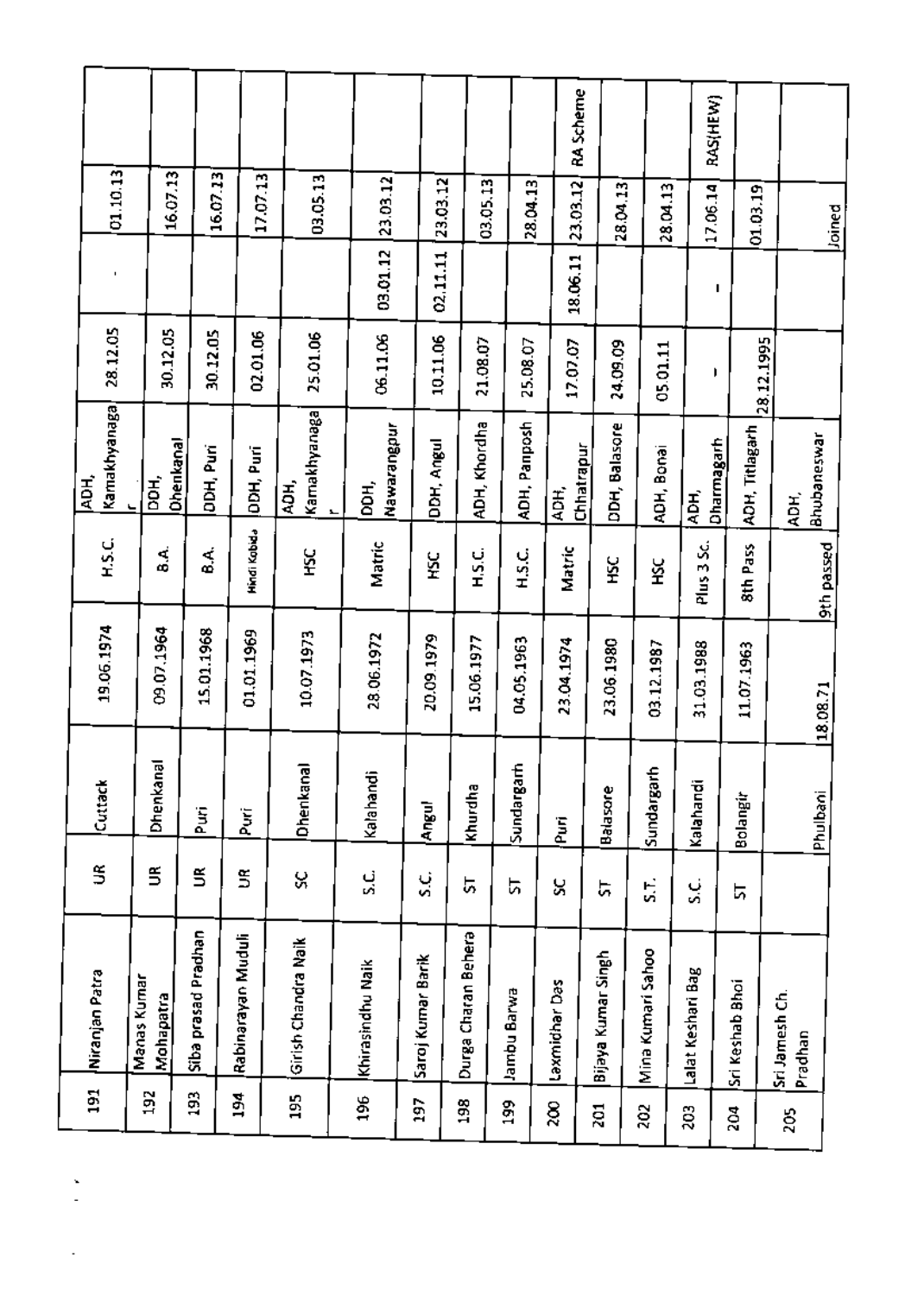|                   | 27.02.19                   | Joined              | Joined         | 27.02.20         | 27.02.20<br>$\mathbf{r}$ | g,             | 28.02.20<br><u>ន្</u> | 01.03.19           | 11.03.20             | e,                | 27.02.19     | 08.03.20<br>$\frac{9}{11}$ | 25.02.20          | ្នា                   | 26.02.20           | 27.02.20<br>$\overline{a}$ | 2                 | 01.03.19      | 27.02.20             | $\mathbf{r}$    | Joined           |
|-------------------|----------------------------|---------------------|----------------|------------------|--------------------------|----------------|-----------------------|--------------------|----------------------|-------------------|--------------|----------------------------|-------------------|-----------------------|--------------------|----------------------------|-------------------|---------------|----------------------|-----------------|------------------|
|                   |                            |                     |                |                  |                          |                |                       |                    |                      |                   |              |                            |                   |                       |                    |                            |                   |               |                      |                 |                  |
|                   | 06.01.2006                 |                     |                | 03.01.2006       |                          | 23.08.2007     | 25.08.2007            |                    |                      | 25.08.2007        |              |                            | 26.08.2009        |                       | 29.12.2010         |                            | 20.10.2011        |               |                      | 07.10.2011      |                  |
| $\overline{a}$    | ADH, Pallahara<br>Rayagada |                     | ADH, Sonepur   | Padampur<br>ADH, | DDH, Koraput             |                | DDH, Puri             | Rairangpur<br>ADH, | DDH, Puri            |                   | ADH, Bhadrak | ADH, Titlagarh             | DDH, Keonjhar     | ADH, Bhadrak          | DOH, Puri          | bDH,                       | Kandhamal         | ADH, Baragarh | ADH,                 | <b>Naurepre</b> | Nayagarh<br>DDH, |
| Class-VIII        |                            |                     |                | ×                | Class <sub>2</sub>       |                | ≚                     |                    | ≚                    |                   | Class-VIII   | 7th pass                   | Plucked<br>matric | Intermediat<br>e Arts | Š                  | Under                      | matric            |               |                      | ≅               | $rac{1}{9}$      |
| 01.06.1964        |                            |                     | 05.02.1970     | 18.06.1970       | 01.06.1956               |                | 01.01.1969            | 06.03.1972         | 20.07.1976           |                   | 05.05.1966   | 12.02.1971                 | 01.06.1984        | 18.02.1988            | 02.01.1982         |                            | 01.06.1967        | 18.08.1955    |                      | 04.07.1961      | 08.03.1972       |
| Rayagada          |                            |                     | Subarnapur     | <u>Deorgarh</u>  | <b>Nabarangpur</b>       |                | Khordha               | Mayurbhanj         | ja<br>Puri           |                   | Balasore     | Bolangir                   | Keonjhar          | Balasore              | Puri               |                            | Kandhamal         | Bargarh       | Bargarh              |                 | Nayagarh         |
| r,                | ᇅ                          |                     | r.             | r.               | 흕                        |                | ৯                     | r.                 | S                    |                   | χ            | 능                          | ۲,                | 5                     | 5                  |                            | 5                 | 능             | <u>ন</u>             |                 | 5                |
| Sri Budu Piridika | Sri Chaitan Munda          | Sri Surendra Bariha | Sri Hrudananda | Dehury           | Smt. Baidehi Bhatra      | Sri Kalu Soren |                       | Sri Niranjan Singh | Sri Akshya Ku, Patra | Sri Ananta Mallik |              | Sri Nilakantha Majhi       | Sri Kulamani Naik | Sri Hrudananda Singh  | Sri Pitamber Singh | Sri Surendra Mallik        | Sri Chandrasekhar | <b>Dharua</b> | Sri Muralidhar Meher | Sri Gangadhar   | Pradhan          |
| 206               | 207                        | 208                 |                | 209              | 210                      | 211            |                       | 212                | 213                  | 214               |              | 215                        | 216               | 217                   | 218                | 219                        |                   | 221           | 222                  |                 | 223              |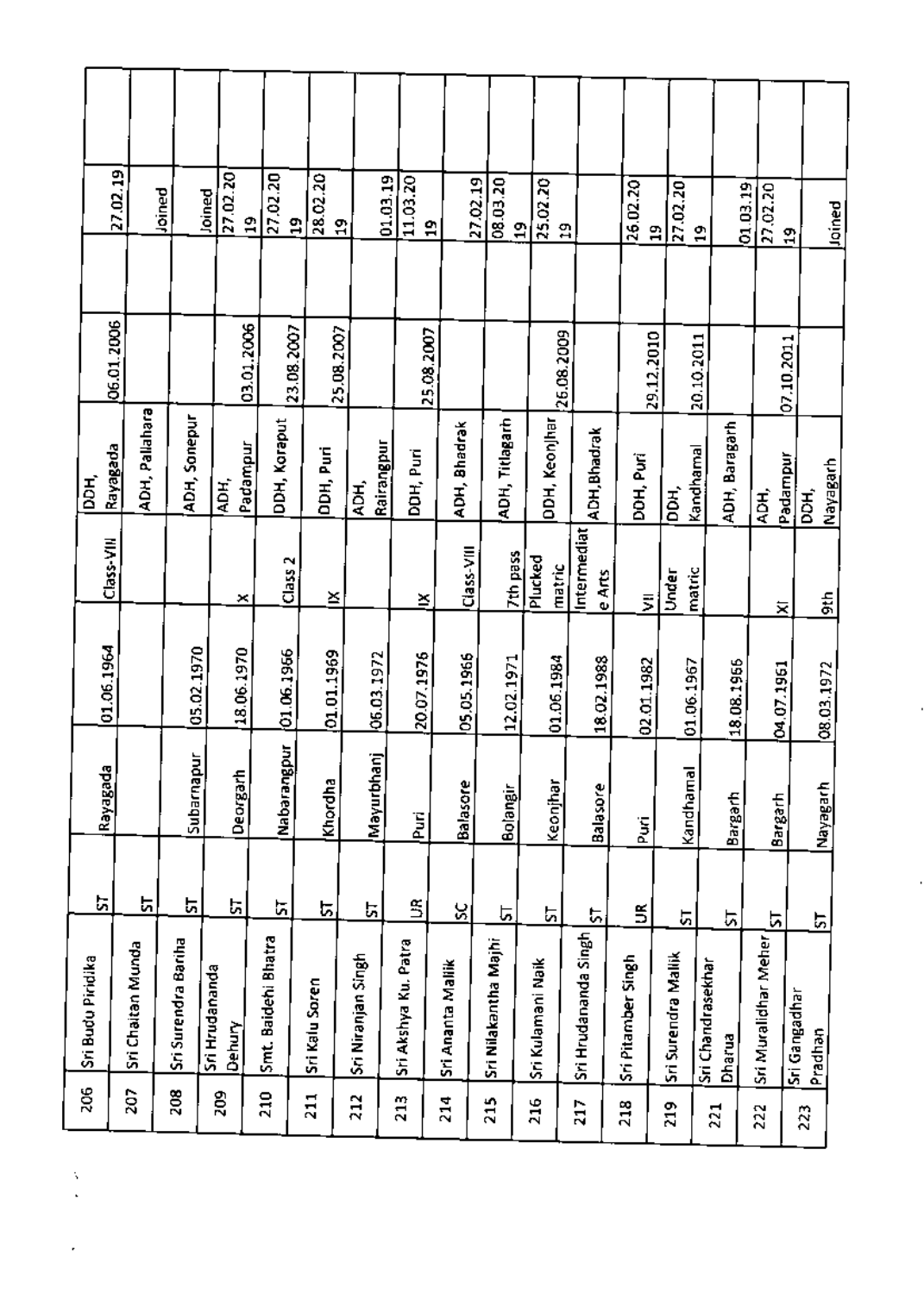| 224 | Sri Bibhisan Patra                  | <u>ន</u>    | Sundergarh | 08.07.1967 | V& trained | ADH, Bonai                      |            | 26.02.19                   |  |
|-----|-------------------------------------|-------------|------------|------------|------------|---------------------------------|------------|----------------------------|--|
| 225 | Sri Akul Patra                      | S,          | Keonjhar   | 24,04,1960 | ξ          | ADH, Karanjia                   |            | 01.03.20                   |  |
| 226 | Sri Rabindra Nath<br>Mallik         | Χ           | Cuttack    | 19.04.1966 |            | ADH, Athagarh                   |            | $\mathbf{a}$               |  |
| 227 | Sri Bansidhar<br>Gochhayat          |             |            |            |            | DDH,                            |            | Joined                     |  |
|     |                                     |             | Dhenkanal  | 09.09.1960 | Class-IV   | Mayurbhanj                      |            | 01.03.19                   |  |
| 228 | Sri Gouranga Pradhan                | S           | Ganjam     | 05.02.1963 | ₹          | Bhanjanagar<br>$\frac{1}{2}$    | 29.07.1998 | 07.09.20<br>$\mathbf{a}$   |  |
| 229 | Sri Debahari Bahuk                  | Χ           | Angul      | 01.08.1971 | ₹          | Athamallik<br>ADH,              | 10.04.2006 | 26.02.20<br>윾              |  |
| 230 | Sri Laba Bauri                      | Я           | Rayagada   | 05.04.1962 | 10th pass  | ADH, Gunupur                    | 02.09.1991 | 26.02.20<br>$\overline{a}$ |  |
| 231 | Sri Pradeep Ku. Sethi               | S           |            | 01.04.1972 | НSС        | DDH, Ganjam                     | 02.01.2006 | 27.06.20                   |  |
| 232 | Sri Dillip Kumbhar                  | χ           | Sambalpu   | 19.06.1973 | ξ          | <b>Padmapur</b><br>АDН,         | 05.01.2006 | 26.02.20<br>$\frac{1}{2}$  |  |
| 233 | Sri Sridhar Sethi                   | g           | Deorgarh   | 20.07.1961 | ×          | ADH, Deogarh                    |            | 28.02.20<br>ã              |  |
| 234 | Sri Sundar Mohan<br>Patra           | X           | Mayurbhanj | 03.01.1971 |            | AОH,                            | 10.06.1993 | $\mathbf{a}$               |  |
| 235 | Sri Nabadeep Chand<br><b>Behera</b> | X           | Bolangir   | 01.04.1959 | $Class-X$  | Rairangpur<br>Patnagarh<br>ADH, |            | Joined                     |  |
| 236 | Sri Giridhari Bahuk                 | 능           | Angul      | 24.03.1972 |            | <b>Kamakhyanaga</b><br>ADH,     |            |                            |  |
| 237 | Smt. Gulamani Patro                 | X           | Keonjhar   | 22.01.1965 | $Class-IX$ | ADH, Karanjia                   |            | 27.02.19                   |  |
| 238 | Sri Mohan Samal                     | ૪           | Khordha    | 05.05.1965 |            | ADH, Khordha                    |            | 11.03.19<br>01.03.19       |  |
| 239 | Sri Trinath Jena                    | $\tilde{5}$ | Cuttack    | 07.06.1965 |            | DDH, Cuttack                    |            | 26.02.19                   |  |
|     |                                     |             |            |            |            |                                 |            |                            |  |

i.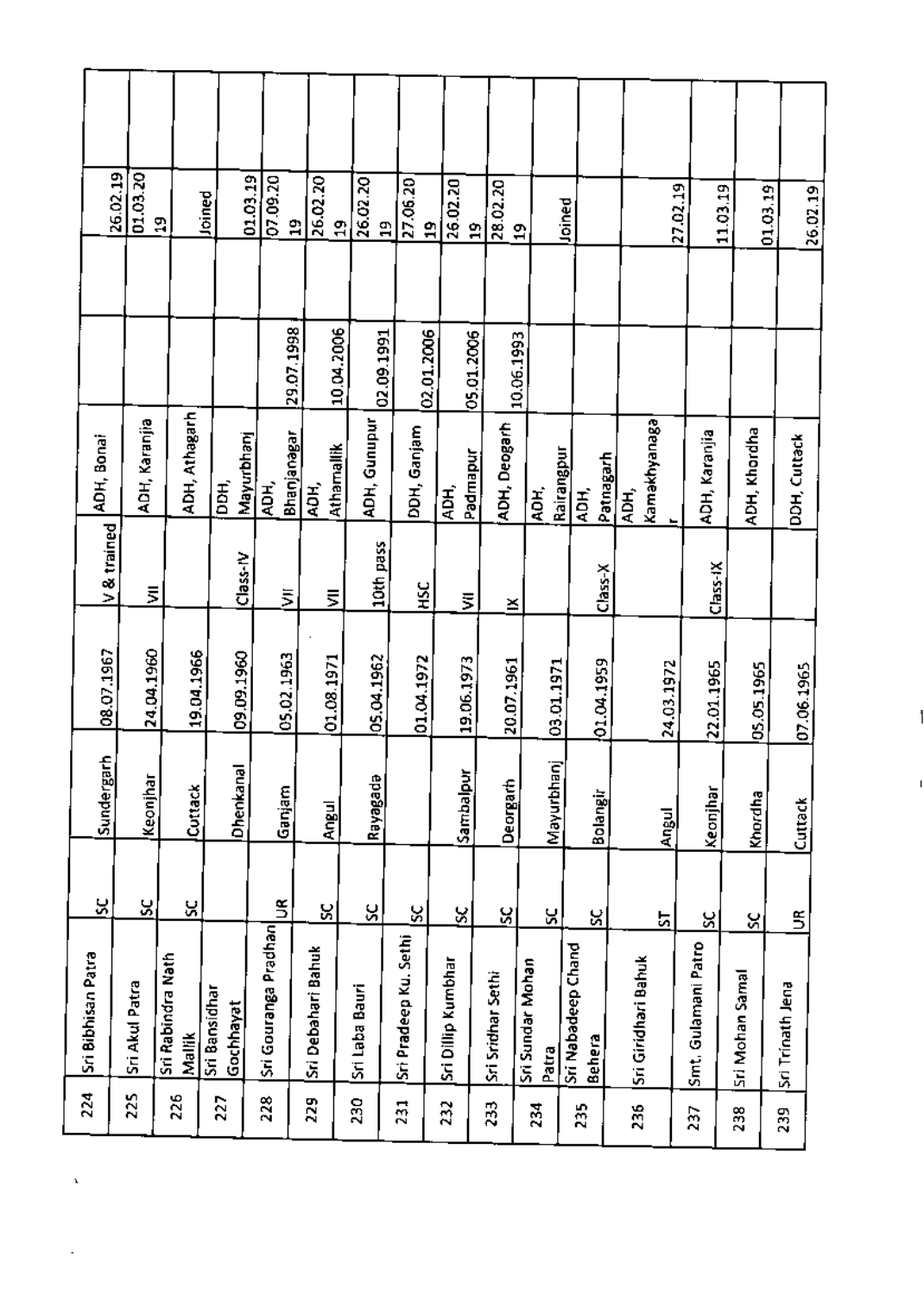|                      | 26.02.20                               | ግ                  |                        | <u>  Joined</u><br>  27.06.20 <br>ግ | 13.09.19         |                         | 13.09.19                     | 24,09.20         | å,               |              | 12.09.19         |            |                  | 24.09.19       |               |                 |                               | 13.09.19                   |                   | 07.09.20<br>$\mathbf{a}$ |
|----------------------|----------------------------------------|--------------------|------------------------|-------------------------------------|------------------|-------------------------|------------------------------|------------------|------------------|--------------|------------------|------------|------------------|----------------|---------------|-----------------|-------------------------------|----------------------------|-------------------|--------------------------|
|                      |                                        |                    |                        |                                     |                  |                         |                              |                  |                  |              |                  |            |                  |                |               |                 |                               |                            |                   |                          |
|                      | 24.08.2007                             |                    |                        | 23.08.2007                          |                  |                         |                              | 29.03.1995       |                  |              |                  |            |                  |                |               |                 |                               |                            |                   | 02.12.2000               |
| ADH, Udala           | Bhanjanag <i>ar</i><br>$\overline{AB}$ | DDH, Cuttack       | ADH, Balliguda         | DDH, Ganjam                         | Sambalpur<br>ăя, | DDH,                    | DDH, Puri<br><u>Nayagarh</u> | ADH, Gunupur     | ADH.             | Kamakhyanaga | DOH,             | Nayagarh   | 혼                | Kendrapara     | ADH, Kuchinda | ADH,            | ADH, Balliguda<br>Bhanjanagar | ADH, Sonepur               |                   | ADH, Jeypore             |
| Class-IX             | ξ                                      | Class-VIII         |                        | ≚                                   |                  |                         | $\bar{z}$<br>₹               | HSC failed       |                  |              |                  | ×          |                  |                | ×             | ₹               |                               |                            |                   | Matric Fail              |
| 1302.1975            | 17.10.1964                             | 12.01.1971         | 31.07.1965             | 06.07.1968                          | 04.06.1950       |                         | 06.08.1961<br>06.02.1962     | 09.03.1970       |                  |              |                  | 28.05.1960 | 12.03.1960       |                | 05.07.1960    | 05.02.1963      | 01.02.1965                    |                            | 15.03.1968        | 21.06.1967               |
| Έ<br>Mayurbha        | Ganjam                                 | Cuttack            | Kandhama               |                                     | Angul            | Kandhamal               | Khordha                      | Rayagada         |                  | Angul        |                  | Nayagarh   | ă<br>ddarisingho |                | Ganjam        | Ganjam          | Kandhamal                     |                            | ă.                | Koraput                  |
| ă                    | <u>u</u>                               | $\infty$           | Χ                      | <u>ន</u>                            | ⋚                | š                       | š                            | Ĕ                |                  | S            |                  | ⋚          | S                |                | $\tilde{5}$   | 5               | 5                             |                            | ⋚                 | S                        |
| Sri Akshya Ku. Sethi | Sri Jaydev Naik                        | Sri Ashok Ku. Bhoi | Srl Srihari Dalabehera | Sri Ujala Sethi                     | Sri Janak Sahoo  | <b>Sri Laxman Nayak</b> | Sri Narendra Jena            | Sri K.Ravi Kumar | Sri Rabi Narayan | Behera       | Sri Dibakar Jena |            | Sri Natabar Das  | Sri Uma Charan | Pattanaik     | Sri G.C.Pradhan | Sri Balabhadra<br>Bagurty     | Sri Surendra Kumar<br>Rout | Sri Prasant Kumar | Pradhan                  |
| 240                  | 241                                    | 242                | 243                    | $^{244}$                            | 245              | 246                     | 247                          | 248              | 249              |              | 250              |            | 251              | 252            |               | 253             | 254                           | 255                        |                   | 256                      |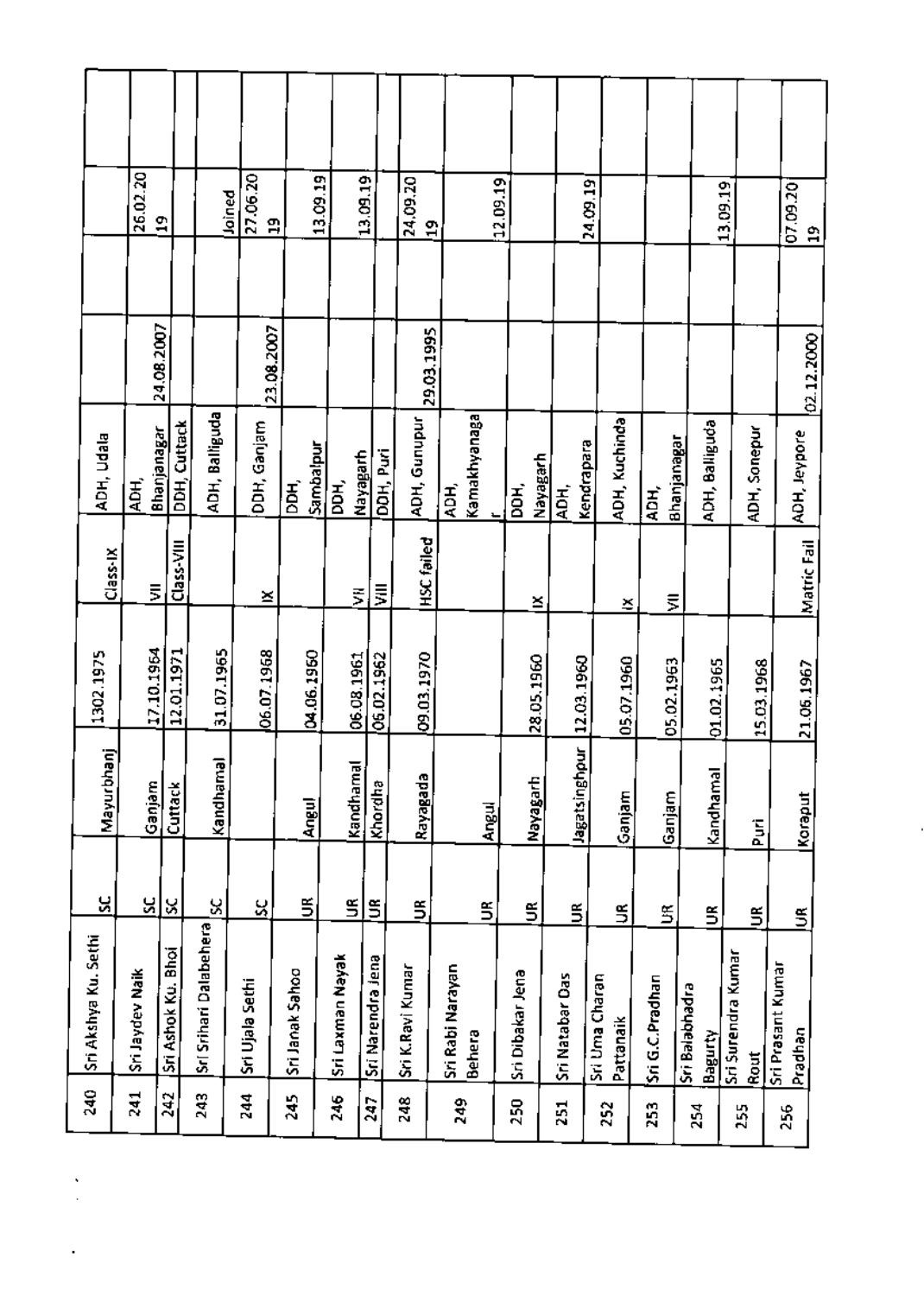| 257 | Sri Karunakar<br>Mohanty             | ã                                                                                            | Cuttack              | 18.09.1964 | 10th pass     | ADH, Jajpur             |            |                 | 07.09.20             |  |
|-----|--------------------------------------|----------------------------------------------------------------------------------------------|----------------------|------------|---------------|-------------------------|------------|-----------------|----------------------|--|
| 258 | Sri Magara Nag                       | $\widetilde{\mathbb{E}}$                                                                     | $\equiv$<br>Kalahand | 03.05.1963 | $\bar{5}$     | ADH, Nuapada            | 08.03.2001 | ₽               |                      |  |
| 259 | Sri Lingaraj Sahoo                   | š                                                                                            | Cuttack              | 12.01.1972 | ă             | DЭH,                    |            |                 |                      |  |
| 260 | Sri Sisir Kumar Sahoo                | $\widetilde{\mathbb{B}}$                                                                     | Gajapati             | 01.07.1964 | J             | Nayagarh<br>ADH,        |            |                 | Joined               |  |
| 261 | Sri Susanta Kumar                    |                                                                                              |                      |            |               | Chhatrapur              |            |                 |                      |  |
|     | Sri Sudarsan Bhanja<br>$\frac{1}{2}$ | š                                                                                            | Cuttack              | 01.07.1970 |               | DDH, Cuttack            |            |                 | 13.09.19             |  |
| 262 | 0 <sub>60</sub>                      | $\mathbb{E}% _{t}\left  \mathcal{F}_{t}\right  =\mathbb{E}_{\left  \mathcal{F}_{t}\right  }$ | Khordha              | 05.12.1967 | 10th pass     | ADH, Jeypore            | 29.12.2005 |                 | 07.09.20             |  |
| 263 | Sri Bichitrananda<br>Sahoo           | S                                                                                            | Ohenkanal            | 15.10.1964 |               | ADH, Hindol             |            | $\mathbf{5}$    |                      |  |
|     | Sri Sarat Kumar                      |                                                                                              |                      |            |               |                         |            | Upined          |                      |  |
| 264 | Moharana                             | š                                                                                            | Cuttack              | 13.05.1966 | $\frac{1}{2}$ | ADH, Banki              |            |                 | 07.09.19             |  |
| 265 | Sri Simanchal Dakua                  | 5                                                                                            | Khordha              | 11.05.1972 |               | ADH, Khordha            |            |                 |                      |  |
| 266 | Sri Fakir Charan                     |                                                                                              |                      |            |               |                         |            |                 | 07.09.19             |  |
|     | Sahoo                                | S                                                                                            | Keonjhar             | 03.04.1962 | ≊             | ADH, Champua            |            |                 |                      |  |
| 267 | Sri Birendra Parida                  | S                                                                                            | j<br>Puri            | 16.06.1972 | ≚             | DDH, Puri               | 01.01.2006 |                 | 07.09.20             |  |
| 268 | Sri Ramesh Chandra                   |                                                                                              |                      |            |               | $\overline{\mathsf{B}}$ |            | $\mathbf{a}$    |                      |  |
|     | Mangaraj                             | S                                                                                            | Khordha              | 20.10.1973 | Ħ             | <u>Kandhamal</u>        | 28.12.2006 | $\overline{19}$ | 18.09.20             |  |
| 269 | Sri Bhagirathi Nanda                 | S                                                                                            | Cuttack              | 23.05.1962 | Ч             | ADH, Bhadrak            |            |                 |                      |  |
| 270 | Sri Chittaranjan<br>Nayak            |                                                                                              | Khordha              | 21.06.1964 |               | ADH,                    |            |                 | 11.09.19<br>07.09.20 |  |
|     |                                      |                                                                                              |                      |            | р<br>К        | Ekamrakanan             | 23.05.2014 | $\Xi$           |                      |  |
| 271 | Smt Reeta Mahanta                    |                                                                                              |                      |            |               | ÄDН,                    |            |                 |                      |  |
|     | Smt Bhagyabati                       | š                                                                                            | Puri                 | 04.06.69   | á             | Bhubaneswar             |            | Joined          |                      |  |
| 272 | Pradhan                              | S                                                                                            | Kandhamal            | 01.07.1969 |               | ADH, Balliguda          |            |                 |                      |  |
|     |                                      |                                                                                              |                      |            |               |                         |            | 11.09.19        |                      |  |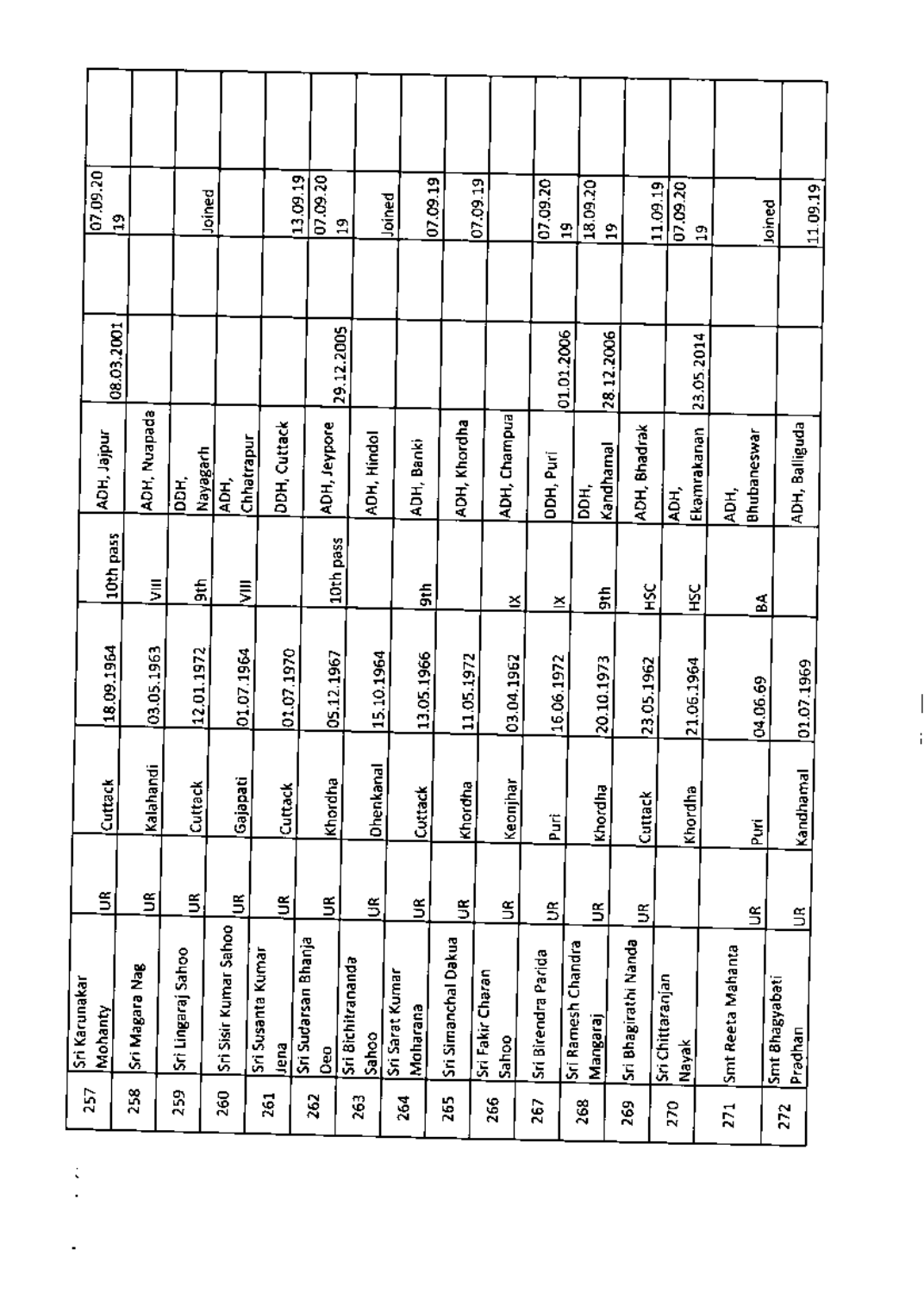|                       |            |                    |                      |                          |                  |                             |                    |                          |                         |                    |                             |                    |                      |                     |                          |                  |            |                                         | Š                              |
|-----------------------|------------|--------------------|----------------------|--------------------------|------------------|-----------------------------|--------------------|--------------------------|-------------------------|--------------------|-----------------------------|--------------------|----------------------|---------------------|--------------------------|------------------|------------|-----------------------------------------|--------------------------------|
| 20.09.20              | 몸          |                    |                      | 07.09.20<br>$\mathbf{a}$ | 11.09.20         | 읔                           | 18.09.19           | 13.09.20<br>Joined<br>9  | $\boxed{07.09.20}$<br>위 | 07.09.20           | 16.09.20<br>$\mathbf{r}$    | 51                 |                      |                     | 06.09.19                 | 16.09.19         | 19.09.20   | $\frac{19}{19}$<br>$\frac{20}{20}$<br>흮 |                                |
|                       |            |                    |                      |                          |                  |                             |                    |                          |                         |                    |                             |                    |                      |                     |                          |                  |            |                                         |                                |
|                       | 31.12.1985 |                    |                      | 05.01.2006               | 05.10.1994       |                             |                    | 03.01.2006               | 19.09.2006              |                    |                             | 05.10.2006         |                      |                     |                          |                  | COC: 60'NO | 29.08.2007                              |                                |
| ADH,                  | Padampur   | Nayagarh<br>ĎН,    | АDН,                 | Jagatsinghpur            | ADH, Deogarh     | ADH, Udala                  | ADH, Sonepur       | <b>Ohenkanal</b><br>BDH, | DDH, Ganjam             | ĂĎН,               | Chhatrapur<br>DDH, Puri     |                    | Anandpur<br>के<br>वि | DDH, Angul          | ADH, Balliguda           | ADH,             | Padmapur   | DDH, Keonjhar                           | Rairangpur<br>$\sum_{i=1}^{n}$ |
|                       | 7th pass   |                    |                      | ×                        | ×                |                             |                    |                          | ă                       | šC                 | ЯŠК                         |                    | á                    |                     |                          |                  | $\times$   | Plucked<br>matric                       | ≚                              |
|                       | 10.05.1969 |                    |                      | 24.02.1969               | 01.06.1971       | 20.06.1965                  | 25.05.1965         | 1011.1965 x              | 09.01.1967              | 30.05.1983         | 02.05.1980                  |                    | 01.01.1970           |                     |                          | 04.03.1966       | 29.06.1968 | 24.06.1965                              | 13.04.1969                     |
|                       | Nuapada    |                    |                      | Cuttack                  | Deorgarh         | Balasore                    | Sambalpur          | Dhenkanal                | Ganjam                  | Ganjam             | ă                           |                    | Keonjhar             | Angul               |                          | Nayagarh         | Deorgarh   | Keonjhar                                | Mayurbhanj                     |
|                       | S          |                    |                      | Š                        | S                | Š,                          | ⋚                  | S                        | $\tilde{5}$             | S                  | S                           |                    | S                    | $\tilde{5}$         | ⋚                        |                  | š          | S                                       | $\tilde{z}$                    |
| Sri Bijay Kumar Patel |            | Sri Niranjan Patel | Sri Rabinarayan Jena |                          | Sri Kentaru Naik | Sri Rabindra Kumar<br>Sahoo | Sri Daitari Sendha | Sri Manoranjan Das       | Smt Sarada Pattanaik    | Sri M.Debasis Dora | Sri Sanjay Kumar<br>Subudhi | Sri Prafulla Kumar | <b>Intervs</b>       | Sri Dwibedi Pradhan | Sri Madan Mohan<br>Sahoo | Sri Pulin Bihari | Pradhan    | Smt Jemamani Sahoo                      | Sri Udhay Charan<br>Behera     |
| 273                   |            | 274                | 275                  |                          | 276              | 277                         | 278                | 279                      | 280                     | 281                | 282                         |                    | 283                  | 284                 | 285                      | 286              |            | 287                                     | 288                            |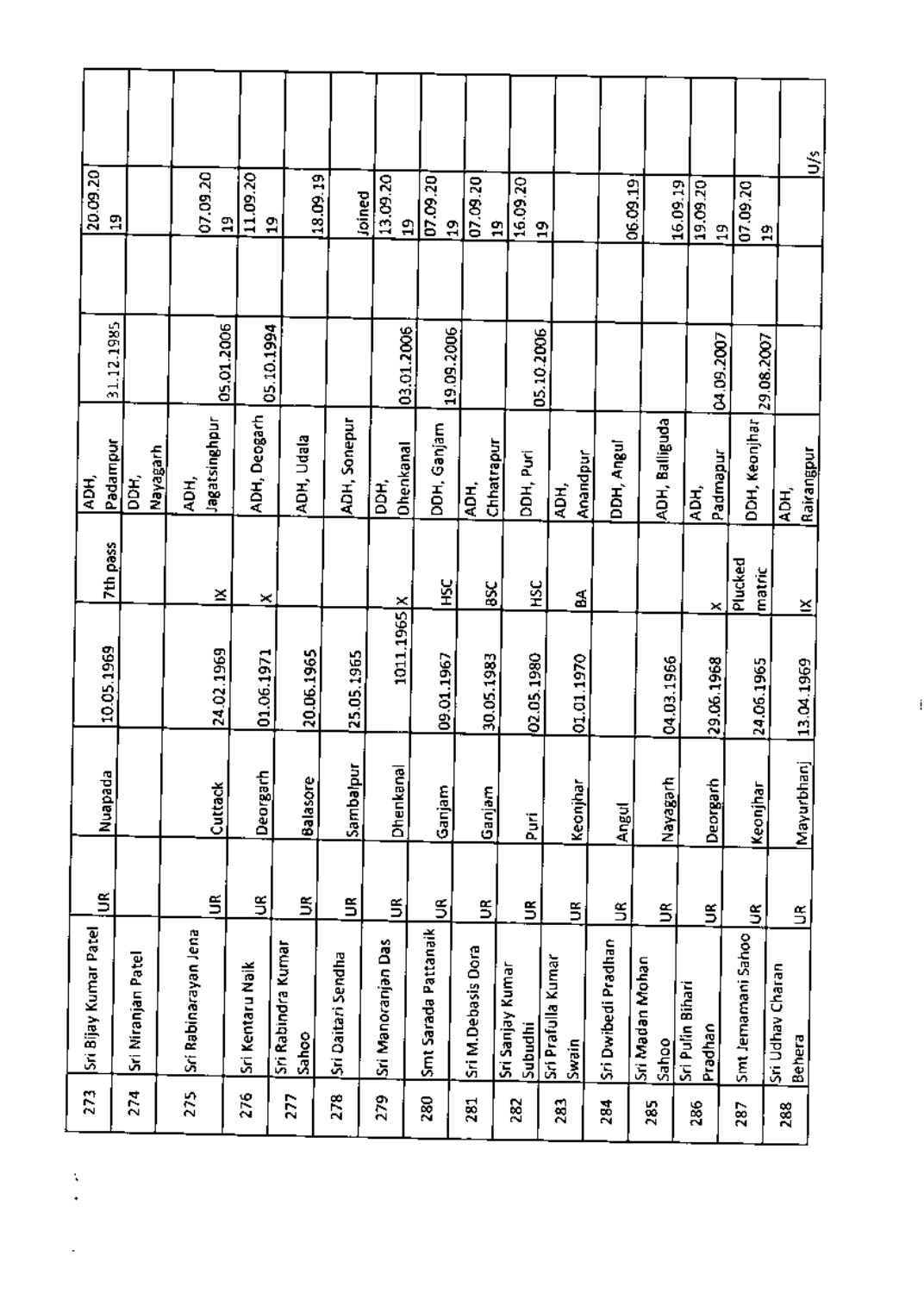| 289 | Sri Dharanidhar        |             |                   |            | Madhyama DDH, |               |            |               |  |
|-----|------------------------|-------------|-------------------|------------|---------------|---------------|------------|---------------|--|
|     | Routray                | ⋚           | Khordha           | 11.05.1969 | (нSC)         | Nayagarh      |            | <b>Joined</b> |  |
| 390 | <b>Smt Santanubala</b> |             |                   |            |               |               |            |               |  |
|     | Sahoo                  | ⋚           | Balasore          | 13.08.1961 | 言             | DDH, Balasore | 21.08.2007 | 25.02.20      |  |
| 291 |                        |             |                   |            |               |               |            | 위             |  |
|     | Sri M.Jagannath Rao    | ã           | Nabarangpur       | 12.06.1963 | 责             | AOH, Jeypore  | 01.09.2007 | 12.09.20      |  |
| 292 | Sri Prafulla Kumar     |             |                   |            |               |               |            | g,            |  |
|     | Barik                  | S           | Į                 | 22.04.1965 | ×             | ADH, Athagarh |            |               |  |
| 293 | Sri Gopinath Bastia    | $\tilde{=}$ | Cuttack           | 01.06.1966 | š             | DDH, Puri     |            | 07.09.20      |  |
| 294 | Sri Sachinanda         |             |                   |            |               |               | 20.08.2007 | $\mathbf{a}$  |  |
|     | Pradhan                | 旨           | Nayagarh          | 02.07.1970 |               | ADH, Khordha  |            | 07.09.19      |  |
| 295 | Sri Sudarsan Sahoo     | S           | Balasore          | 04.07.1963 | λč            | ADH, Bhadrak  |            | 23.09.20      |  |
|     | Sri Dhirendra kumar    |             |                   |            |               |               |            | $\mathbf{a}$  |  |
| 296 | Pradhan                | š           | Khordha           | 18.01.1965 |               | ADH, Khordha  |            | [07.09.19]    |  |
| 297 | Sri Jayakrishna Sahoo  | Š           | Dhenkana          | 12.04.1976 | ă             | 공요            |            | 08.09.20      |  |
|     | Sri Basanta Kumar      |             |                   |            |               | Dhenkanal     | 20.09.2006 | $\Xi$         |  |
| 298 | Panda                  |             | Bhadrak           | 06.06.1965 | Ř             | ÁОН,          |            | 12.09.20      |  |
|     | Sri Kirtan Kambhu      |             |                   |            |               | Ekamrakanan   | 31.08.2007 | $\mathbf{a}$  |  |
| 299 | Rout                   | S           | Khordha           | 06.07.1966 |               | DDH, Cuttack  |            | 17.09.19      |  |
| Š   | Sri Ganeswar Sahoo     |             |                   |            |               | ADH,          |            |               |  |
|     |                        | S           | Khordha           | 08.06.1966 | 10th pass     | Bhubaneswar   |            | Joined        |  |
| 502 | Sri Pratap Ch. Sahoo   | š           | Cuttack           |            |               | ADH, Banki    |            |               |  |
| ã   | Sri Babaji Jena        |             |                   |            |               |               |            | 16.09.19      |  |
|     |                        | š           | <b>Tridausper</b> | 2711.1968  |               | ADH, Athagarh |            | 11.09.19      |  |
| 303 | Sri Gopal Sahoo        | S           | Cuttack           | 15.10.1979 |               | ADH, Athagarh |            | 13.09.19      |  |
| 304 | Sri Abhimanyu Sahoo    |             |                   |            |               | ADH,          |            |               |  |
|     |                        | S           | Khordha           | 12.01.1972 | 7th pass      | Bhubaneswar   |            |               |  |
|     |                        |             |                   |            |               |               |            | 11.09.19      |  |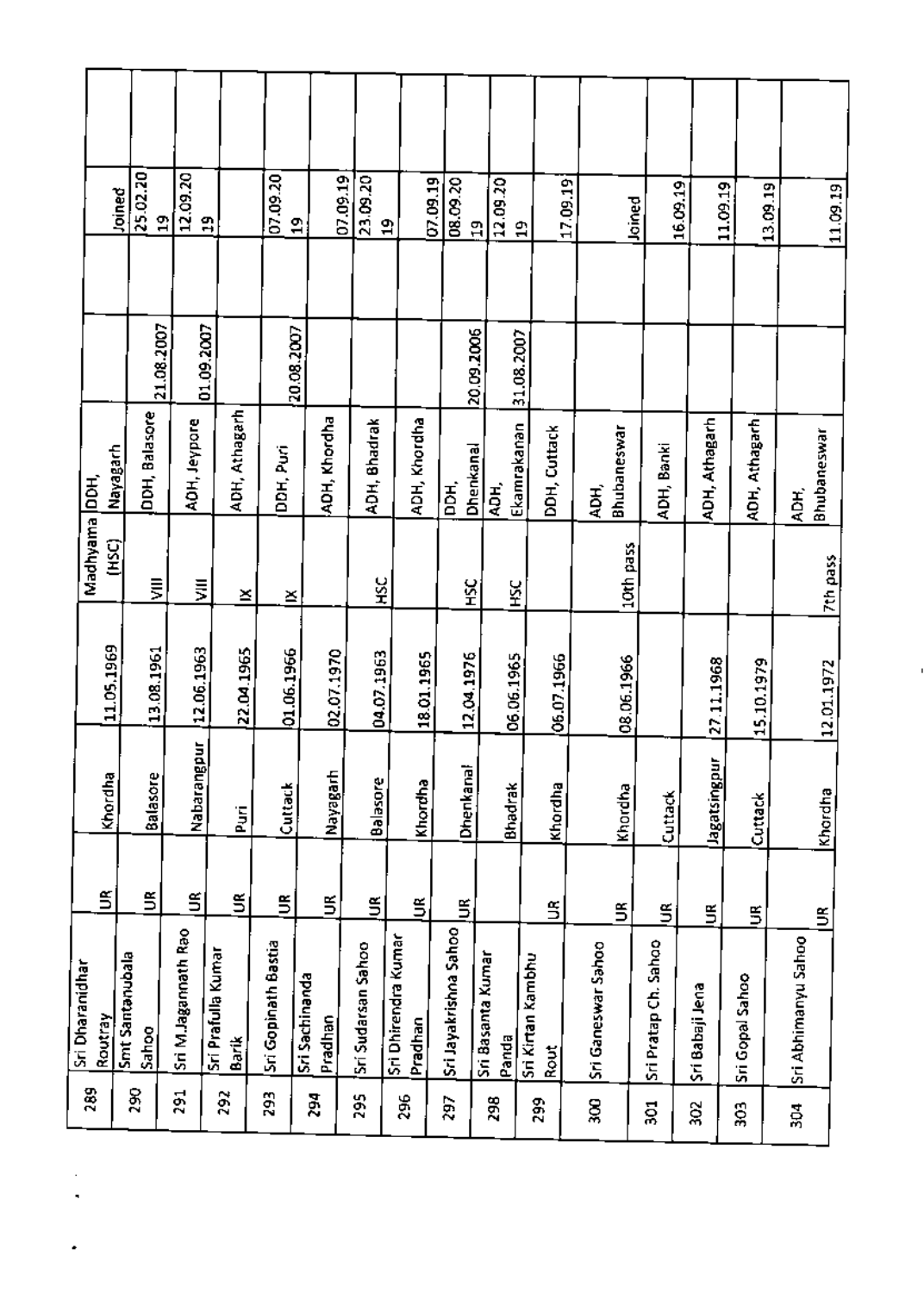| Sri Sangram Keshari                 |                               |                             |            |                          |
|-------------------------------------|-------------------------------|-----------------------------|------------|--------------------------|
| Khordha<br>$\widetilde{\mathbb{S}}$ | 28.10.1977                    | ADH, Khordha                |            | 07.09.19                 |
| Balasore<br>S                       | ЯŠ<br>11.05.1986              | ADH, Karanjia               |            | 16.09.19                 |
| Bhadrak<br>S                        | ě<br>23.12.1987               | Mayurbhanj<br>Б,            |            | 10.09.19                 |
| Gajapati<br>š                       | ЯŠК<br>06.04.1983             | Kandhamal<br>$\overline{5}$ | 06.07.2010 | 23.09.20<br>윾            |
| Sunderga<br>£                       | ŠС<br>05.07.1989<br>€         | ADH, Panposh                |            |                          |
| Balasore<br>S                       | Class-VII<br>11.05.1968       | ADH, Bhadrak                |            | 21.09.19                 |
| Kendrapara<br>S                     | Class-X<br>04.07.1966         | ADH, Banki                  |            | 13.09.20<br>$\mathbb{R}$ |
| Khordha                             | ×<br>14.06.1966               | Ekamrakanan<br>Щ.<br>Э      | 10.10.2011 | 10.09.20<br>9            |
| Khordha<br>5                        | ξ<br>09.01.1969               | Dhenkanal<br>Е,             | 10.10.2011 | 11.09.20<br>의            |
| Khordha<br>€                        | È<br>10.09.1969               | Bhubaneswar<br>Щ.           |            | 11.09.19                 |
| Cuttack<br>у                        | <b>Bth Pass</b><br>07.06.1988 | ADH, Jajpur                 | 21.08.2009 | 07.09.20<br>ä,           |
| Dhenkanal<br>5                      | ×<br>03.05.1972               | Dhenkanal<br>jDDH,          | 04.08.2009 | 19.09.20<br>ግ            |
| hajpur<br>X                         | ⋚<br>05.06.1973               | DDH, Puri                   |            |                          |
| Khordha<br>χ                        | ×<br>08.05.1965               | DDH, Puri                   | 07.10.2011 | 12.09.20<br>읔            |
| Khordha<br>X                        | ≍<br>06.08.1977               | DDH, Gajapati               |            |                          |
| Angul<br>X                          | ≚<br>10.02.1966               | Athamallik<br>АDН,          | 25.10.2011 | 11.09.20<br>$\mathbf{a}$ |